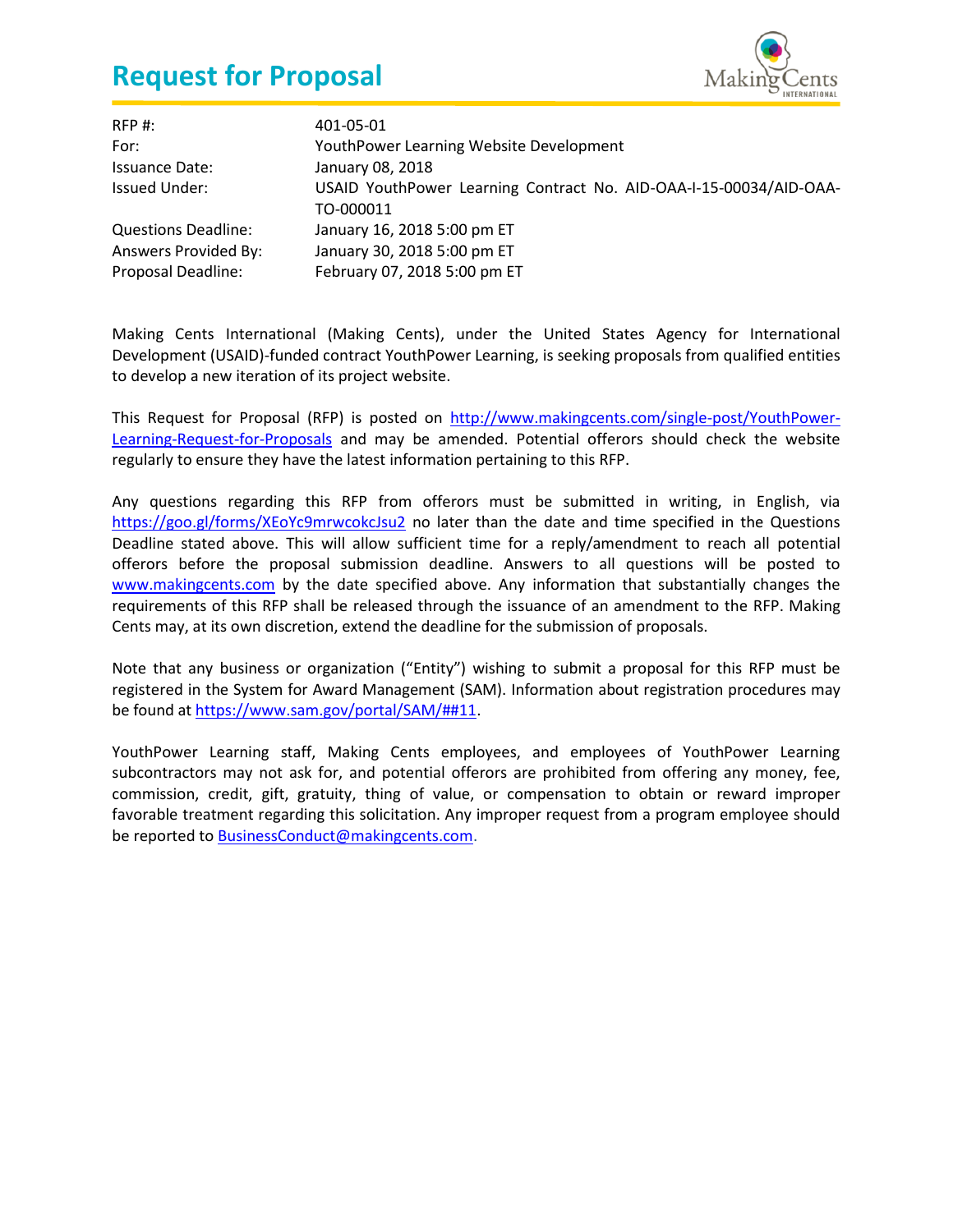

### **Table of Contents**

| CERTIFICATION REGARDING TERRORISM FINANCING, IMPLEMENTING EXECUTIVE ORDER 13224 23 |  |
|------------------------------------------------------------------------------------|--|
|                                                                                    |  |
|                                                                                    |  |
|                                                                                    |  |
|                                                                                    |  |
|                                                                                    |  |
|                                                                                    |  |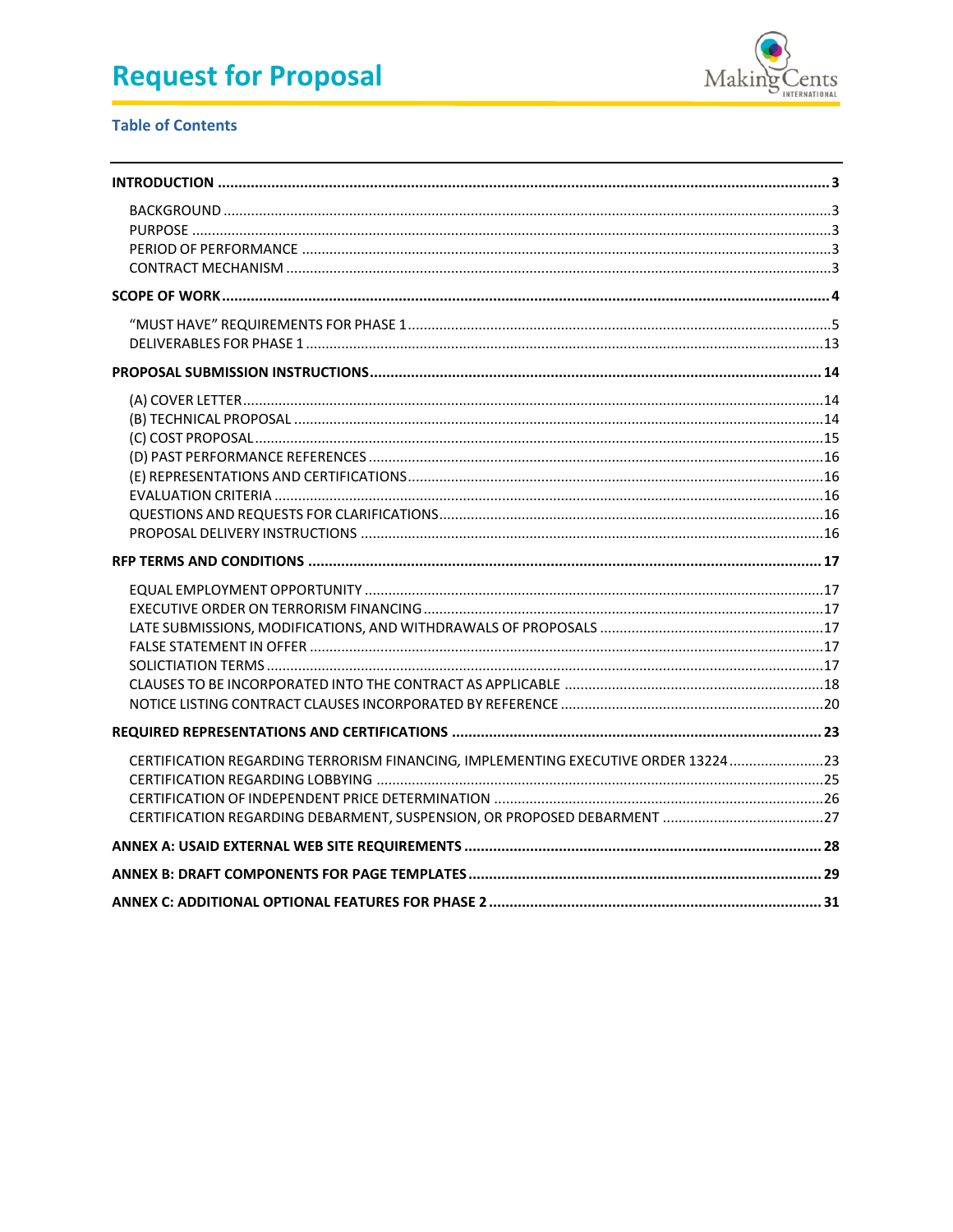

### <span id="page-2-0"></span>**INTRODUCTION**

### <span id="page-2-1"></span>**BACKGROUND**

Making Cents International ("Making Cents") is the prime contractor for the YouthPower Learning contract ("the Project") issued under YouthPower, a USAID initiative to strengthen local, national, and global youth systems and programs to achieve sustainable, positive youth outcomes in health, education, and political and economic empowerment, and to increase youth engagement in development efforts. As part of support to learning and knowledge sharing for the YouthPower initiative, the Project manages a Learning Hub (via a website) and communities of practice, and undertakes research and evaluation in positive youth development, amongst other activities.

The Project currently manages YouthPower.org, a microsite launched on the shared platform of the Global Innovation Exchange, which originally was developed in Drupal 7. The Project now desires to establish a standalone platform ("the Platform") that includes both YouthPower.org and a new microsite for young changemakers, YouthLead.

### <span id="page-2-2"></span>**PURPOSE**

The purpose of this Request for Proposal (RFP) is to obtain the services of a vendor to develop the shared Drupal-based platform for YouthPower.org and a new microsite for young changemakers (the Platform). The goal is to create a site that allows youth to connect with each other, find information, people and resources, and have opportunities to learn. The Project seeks a base platform that leverages the existing functionality developed for YouthPower.org, expands that functionality, and customizes and tailors it for YouthLead, a new microsite for young changemakers. As part of these services, the vendor will migrate the content of YouthPower.org to the new Platform.

The Platform will be managed by the Project's staff and should allow for different levels of content managers, as well as contributions from end users. Hosting options, including third-party cloud options that conform to USAID external website requirements, should be proposed for review.

The Platform must adhere to all USAID external website requirements, as described in Annex A of this RFQ and in USAID XWeb design requirements [\(https://www.usaid.gov/info\\_technology/xweb\)](https://www.usaid.gov/info_technology/xweb).

### <span id="page-2-3"></span>**PERIOD OF PERFORMANCE**

<span id="page-2-4"></span>The anticipated period of performance is from contract award through September 30, 2018.

### **CONTRACT MECHANISM**

Making Cents anticipates issuing a fixed price purchase order to the successful offeror.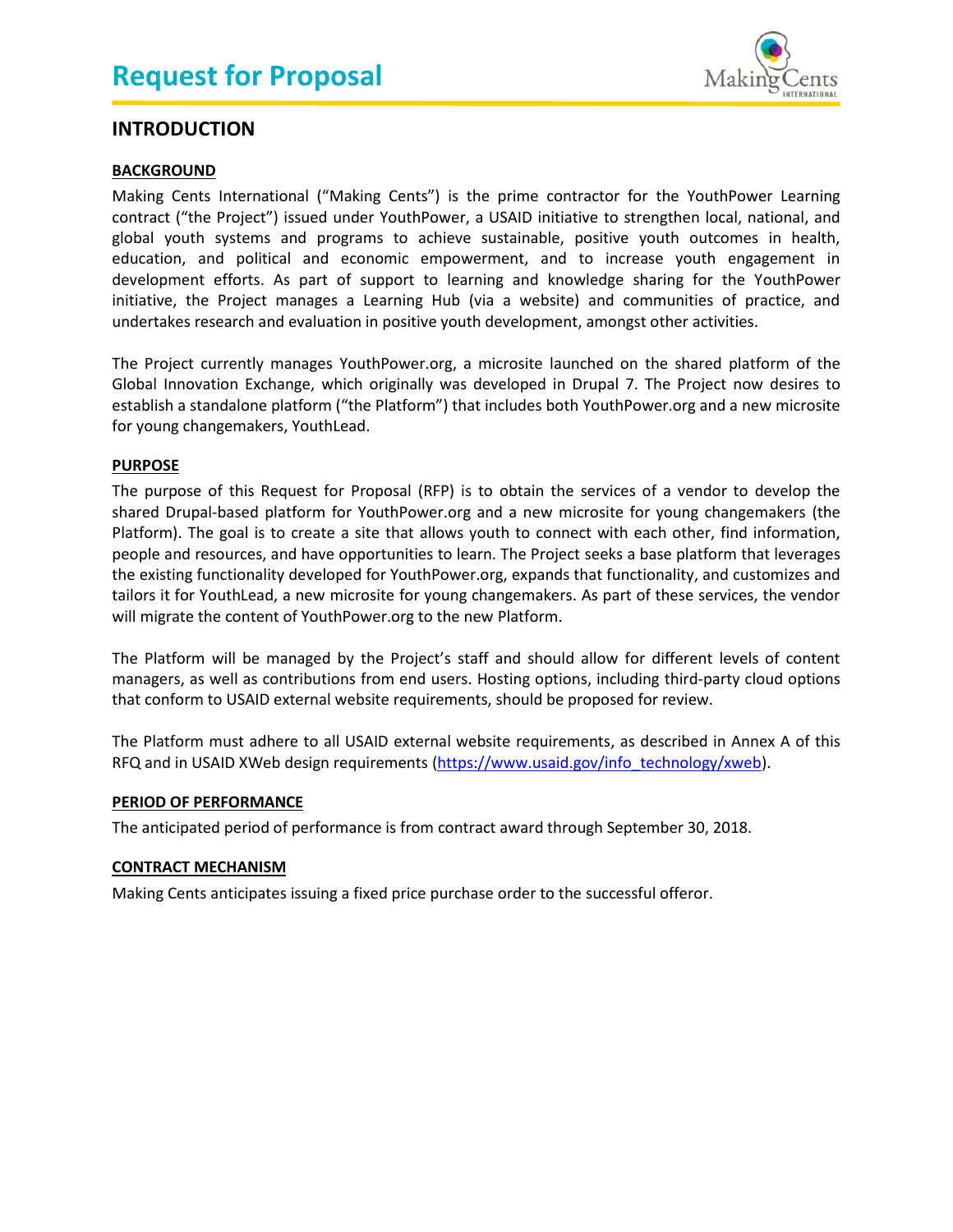

## <span id="page-3-0"></span>**SCOPE OF WORK**

Services will be requested in two phases. Phase 1 will include creation of the Platform, migration of the YouthPower.org content and web pages, and creation of the YouthLead microsite with "must-have" functionality enhancements. Phase 2 will add and enhancement functionality.

The Platform will match all current functionality on Youthpower.org and provide additional functionality, described below.

Vendors may choose to use a license with the code from YouthPower.org (a Drupal-based platform that is a microsite on the Global Innovation Exchange), or develop the code 'from scratch' with equivalent functionality.

Phase 1, to be completed by May 31, 2018, must include:

- Design and coding of the Platform and new YouthLead microsite;
- Migration of YouthPower.org content and webpages;
- Creation of "must have" functionalities, as outlined in [Table 1;](#page-4-1) and
- Any functionality from the "should have" or "could have" list in Annexes B and C that would be implemented more efficiently if included in Phase 1 and can be accomplished within the Phase 1 timeframe.

Phase 2 should include remaining "should have" and "could have" functionality (see [Annex B: Draft](#page-28-0)  [Components for Page Templates](#page-28-0) and [Annex C: Additional Optional Features](#page-30-0) for Phase 2). The vendor should propose a timeframe for Phase 2 implementation.

The Platform must meet the requirements listed in Table 1; additional details regarding functionality are outlined in Annex B. Most of these required features apply to the whole Platform (P). Design-specific requirements apply only to the new YouthLead microsite (M). Unless marked with an "M", the requirements apply to the Platform.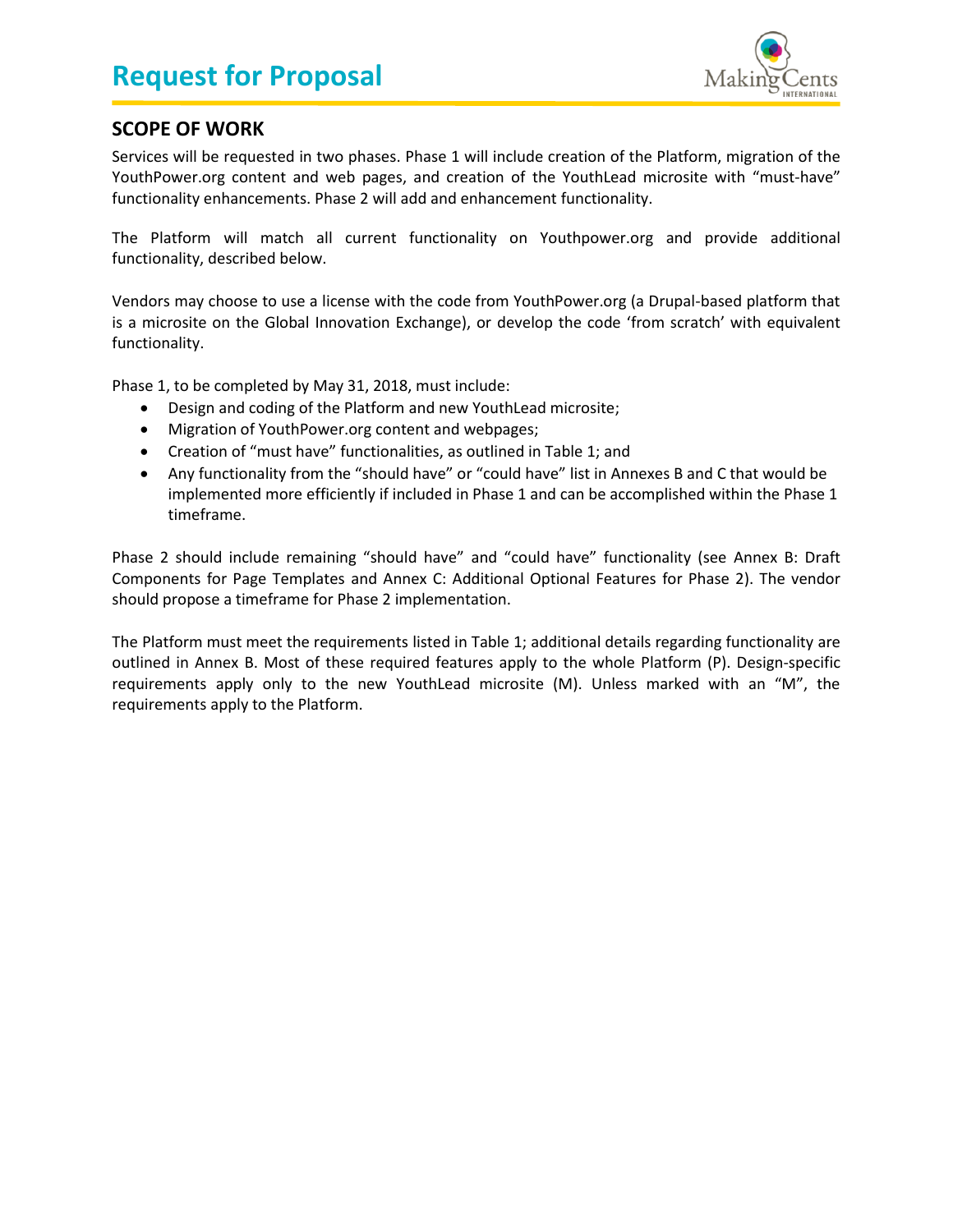

<span id="page-4-1"></span>**Table 1: Phase 1 requirements for the Platform**

<span id="page-4-0"></span>

| "MUST HAVE" REQUIREMENTS FOR PHASE 1 |                                                                                                                                                                                                                                                                                                                                                                                                                                                                                                                                                                                                                                                                                                                                                                                                                                                                                                                                                                                                                              |                          |
|--------------------------------------|------------------------------------------------------------------------------------------------------------------------------------------------------------------------------------------------------------------------------------------------------------------------------------------------------------------------------------------------------------------------------------------------------------------------------------------------------------------------------------------------------------------------------------------------------------------------------------------------------------------------------------------------------------------------------------------------------------------------------------------------------------------------------------------------------------------------------------------------------------------------------------------------------------------------------------------------------------------------------------------------------------------------------|--------------------------|
| <b>Item</b>                          | <b>Desired Platform Features</b>                                                                                                                                                                                                                                                                                                                                                                                                                                                                                                                                                                                                                                                                                                                                                                                                                                                                                                                                                                                             | <b>Proposal Response</b> |
| Platform                             | The vendor must provide a platform that can be populated and<br>edited by Project staff using a content management system.<br>The Client suggests a Drupal-based system to match the<br>current YouthPower.org, but will consider other options if the<br>Vendor can provide a compelling argument and detailed cost<br>analysis and level of effort documentation for consideration.<br>The proposal needs take into account required YouthPower.org<br>content migration. The open-source platform (including the<br>CMS) must use the most current software release and<br>applicable security settings for USAID compliance. It must be<br>optimized for use by mobile devices. Necessary plugins<br>(including SEO) must be mobile-responsive and account for<br>smartphone capabilities in low- and middle-income countries<br>(LMICs). The Platform must be low-bandwidth responsive (or<br>be able to adjust to low-bandwidth); 508 compliant; and follow<br>WC3 guidelines, including for use in multiple browsers. |                          |
|                                      | The Platform must be able to support multiple microsites.<br>Platform functionality must be available for all microsites;<br>platform administrators should be able to turn certain<br>functionality on or off for each microsite.                                                                                                                                                                                                                                                                                                                                                                                                                                                                                                                                                                                                                                                                                                                                                                                           |                          |
|                                      | The Platform's content management system must be<br>compatible with Drupal (unless a different software is proposed<br>by the Vendor) and be shared across multiple YouthPower<br>Learning microsites.                                                                                                                                                                                                                                                                                                                                                                                                                                                                                                                                                                                                                                                                                                                                                                                                                       |                          |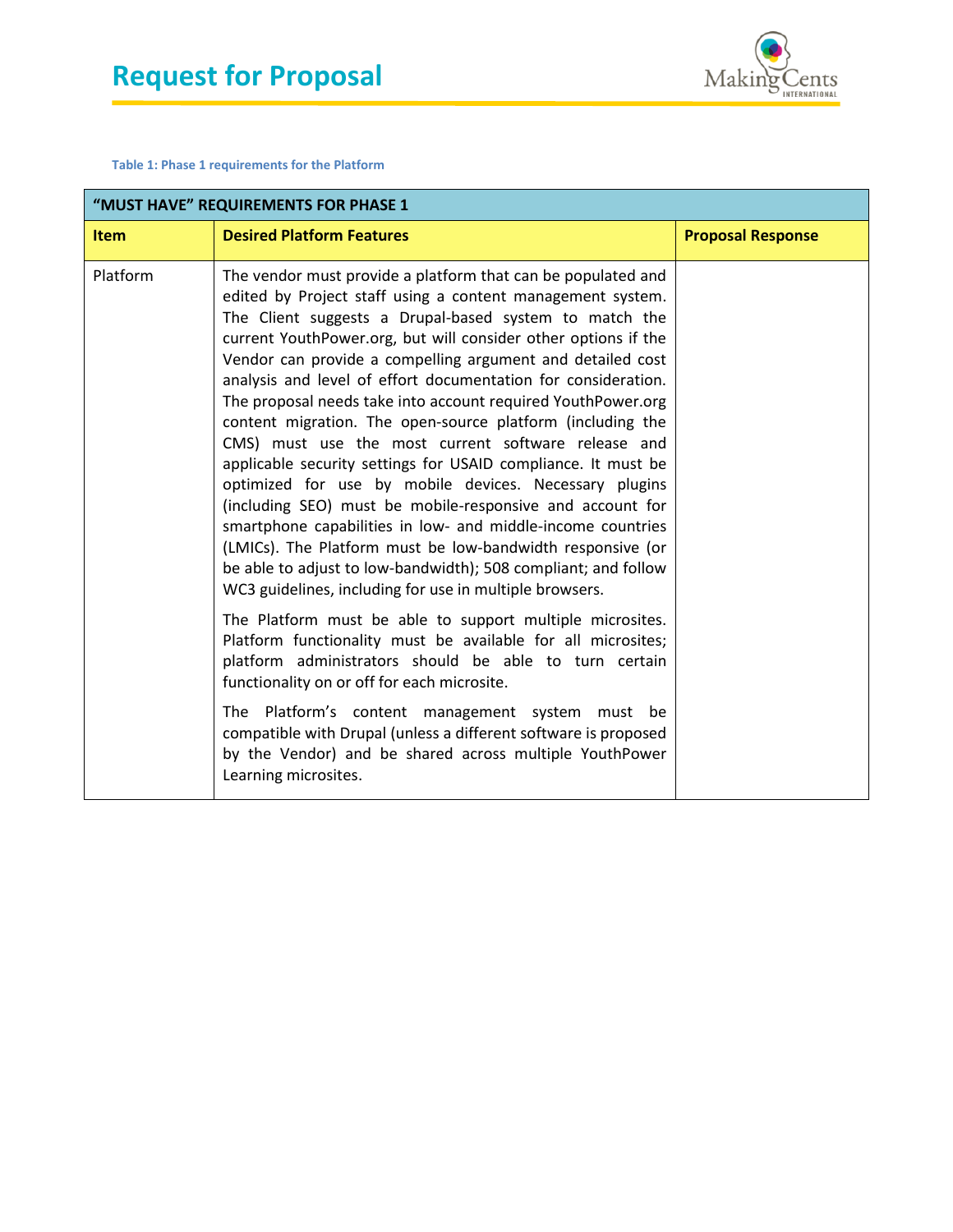

| "MUST HAVE" REQUIREMENTS FOR PHASE 1         |                                                                                                                                                                                                                                                                                                                                                                                                                                                          |                          |
|----------------------------------------------|----------------------------------------------------------------------------------------------------------------------------------------------------------------------------------------------------------------------------------------------------------------------------------------------------------------------------------------------------------------------------------------------------------------------------------------------------------|--------------------------|
| <b>Item</b>                                  | <b>Desired Platform Features</b>                                                                                                                                                                                                                                                                                                                                                                                                                         | <b>Proposal Response</b> |
| Administrative<br>and<br>access<br>interface | The user administrative ("admin") interface will be used in two<br>ways:<br>Site administration by Project staff<br>Page administration by designated content providers,<br>$\bullet$<br>to maintain specific pages for which they have been<br>given admin rights                                                                                                                                                                                       |                          |
|                                              | The Platform will have at least three levels of admin access: (1)<br>overall Platform admin, (2) microsite-specific admin for each<br>microsite, and (3) page admin for adding and changing content<br>on specific pages. Microsite admin rights include the creation<br>of new navigation items, static page creation (including content<br>creation for the pages), registering new users, and changes on<br>all microsite pages (static and dynamic). |                          |
|                                              | Platform administrators can create accounts for microsite<br>platform<br>administrators,<br>and<br>both,<br>microsite<br>and<br>administrators can create accounts for page administrators.                                                                                                                                                                                                                                                              |                          |
|                                              | Platform admins will have the right to delete any content or<br>page on the Platform; microsite admins have the same right for<br>their respective microsite. Other admins and users can only<br>change or delete content that they have created.                                                                                                                                                                                                        |                          |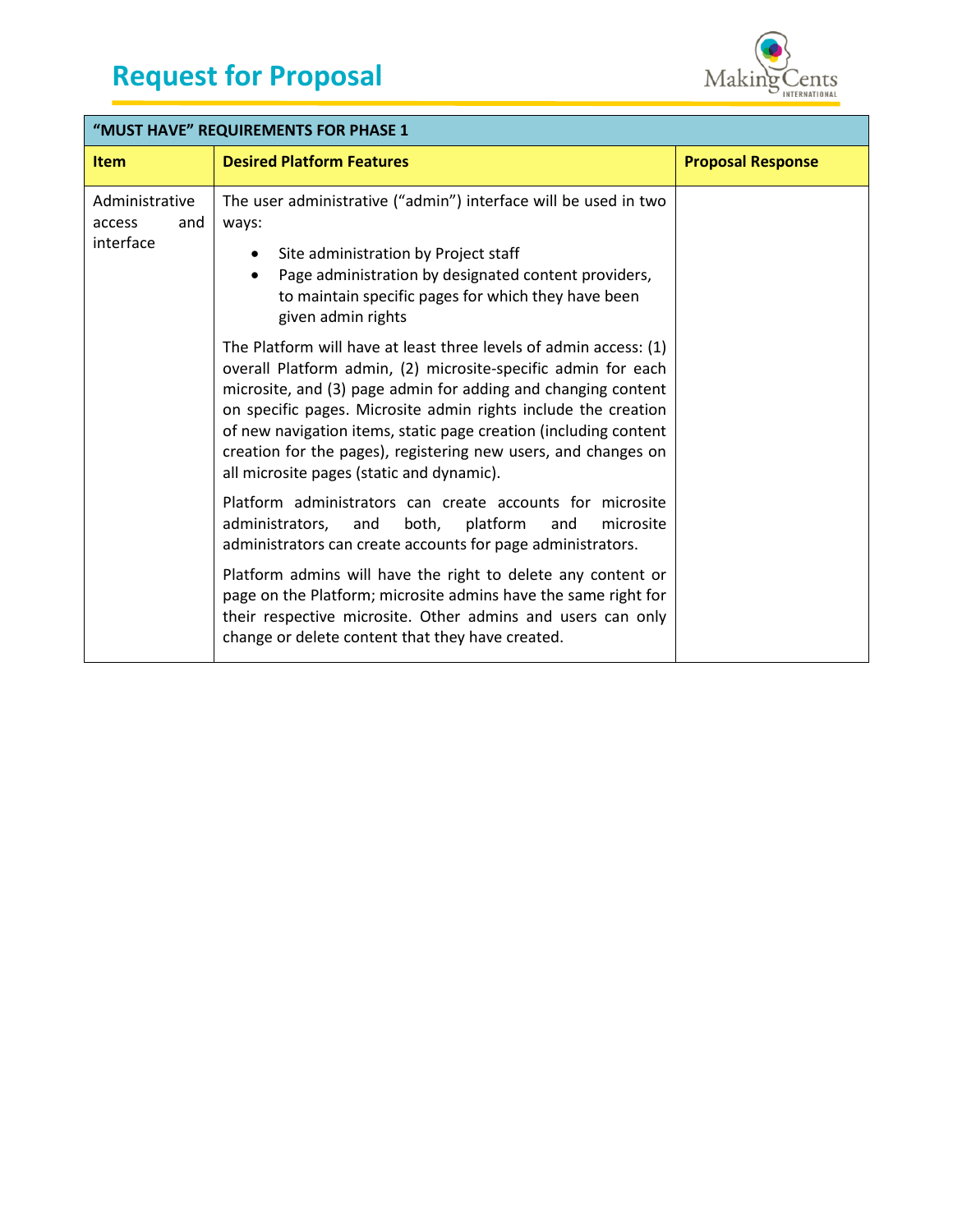l



| "MUST HAVE" REQUIREMENTS FOR PHASE 1 |                                                                                                                                                                                                                                                                                                                                                                                                                        |                          |
|--------------------------------------|------------------------------------------------------------------------------------------------------------------------------------------------------------------------------------------------------------------------------------------------------------------------------------------------------------------------------------------------------------------------------------------------------------------------|--------------------------|
| <b>Item</b>                          | <b>Desired Platform Features</b>                                                                                                                                                                                                                                                                                                                                                                                       | <b>Proposal Response</b> |
| Design (M)                           | The YouthLead microsite will be designed with a modern look<br>and demonstrate good usability principles.                                                                                                                                                                                                                                                                                                              |                          |
|                                      | microsite<br>The<br>can<br>leverage<br>YouthPower.org<br>design<br>components, but should be attractive for an audience of 18-29<br>years and reflect the expectation that primary access by these<br>users will be via mobile phones.                                                                                                                                                                                 |                          |
|                                      | The vendor will provide three different design options for the<br>YouthLead microsite and its mobile rendition, and two<br>subsequent rounds of revisions. With input from potential<br>users, the most appropriate design will be chosen. The vendor<br>will develop the custom static and dynamic page and search<br>results page templates and meet Project-relevant USAID<br>branding and compliance requirements. |                          |
|                                      | Browser compatibility must include the two top browsers in<br>Latin America, the two top browsers in Africa, and the two top<br>browsers in Asia (as identified by ITU). The Platform will be<br>compatible with the two most recent browser versions.                                                                                                                                                                 |                          |
|                                      | The Platform must be mobile-responsive and optimized for<br>smartphone capabilities in LMICs. The designs should start with<br>a "mobile first" approach.                                                                                                                                                                                                                                                              |                          |
| Navigation                           | Navigation will be provided through top-level navigation, with<br>mobile-enabled<br>"drop-down"/secondary<br>navigation,<br>and<br>enhanced through tagging and robust search functionality.                                                                                                                                                                                                                           |                          |
|                                      | Navigation should be easy for microsite administrators to<br>update with future content changes.                                                                                                                                                                                                                                                                                                                       |                          |
|                                      | Top-level YouthLead microsite navigation will include these or<br>similar items (details to be confirmed after the award <sup>1</sup> ): Home,<br>Members, Needs, Innovations, Ideas, Good, Resources, Events,<br>News, Expertise, Service Offerings, Funding. (M)                                                                                                                                                     |                          |

 $<sup>1</sup>$  Naming of the content types is not finalized and will be discussed with the vendor during implementation.</sup>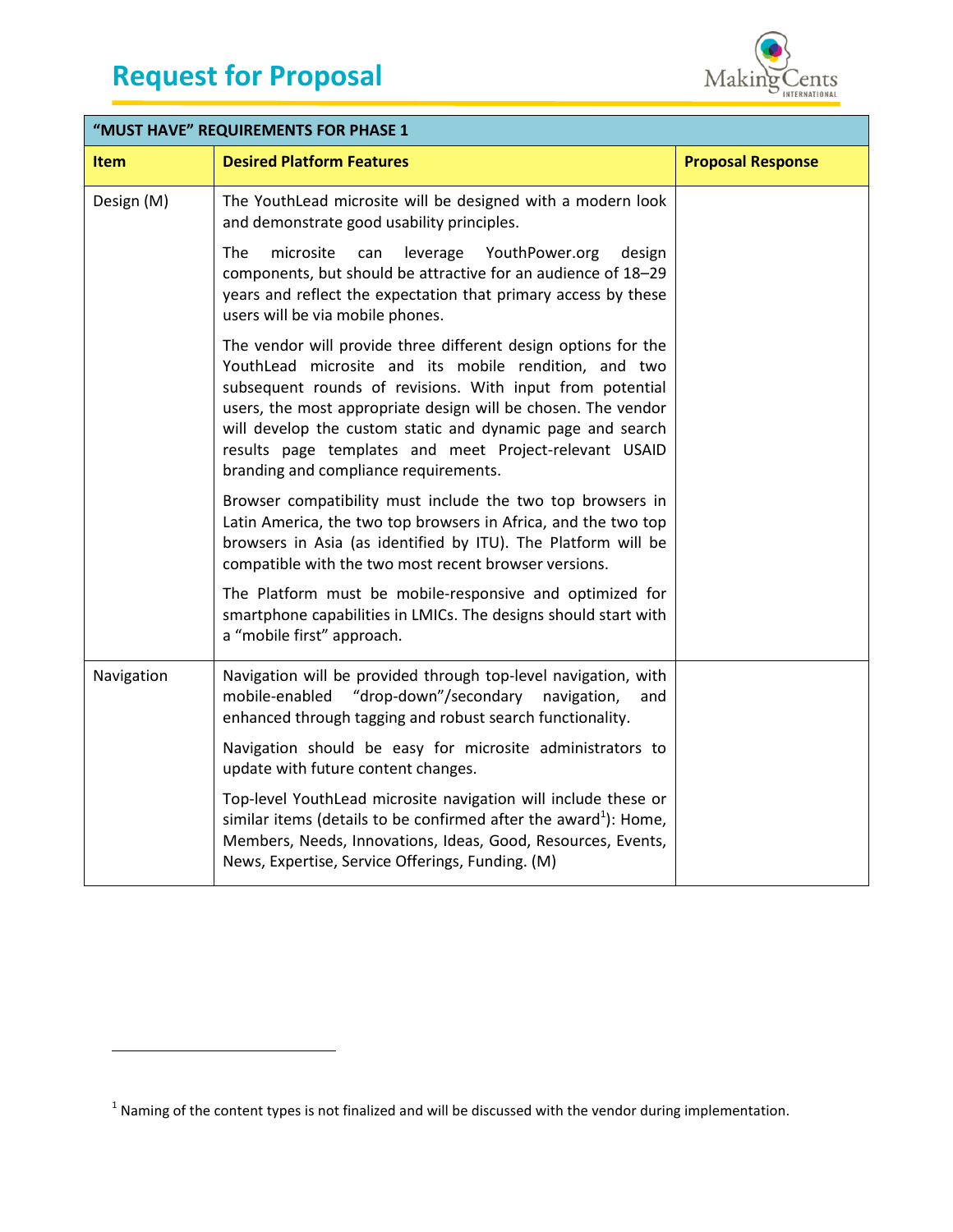

| "MUST HAVE" REQUIREMENTS FOR PHASE 1 |                                                                                                                                                                                                                                                                                                                                                 |                          |
|--------------------------------------|-------------------------------------------------------------------------------------------------------------------------------------------------------------------------------------------------------------------------------------------------------------------------------------------------------------------------------------------------|--------------------------|
| <b>Item</b>                          | <b>Desired Platform Features</b>                                                                                                                                                                                                                                                                                                                | <b>Proposal Response</b> |
| Site pages                           | Microsites will include static website pages that project staff<br>can set up manually and add to the site's navigation as needed,<br>as well as dynamic pages ("list pages") that are populated from<br>the repository (online resources) and automatically updated<br>when new content is posted.                                             |                          |
|                                      | The microsite Home pages will include both static components<br>and dynamic components.                                                                                                                                                                                                                                                         |                          |
| Page<br>templates <sup>2</sup> (M)   | The vendor will develop at least two page templates for each<br>page type <sup>3</sup> for the YouthLead microsite, based on the new<br>design, including the different list pages, as well as the static<br>website page types. The vendor will take into account two<br>rounds of Project feedback and create revised templates if<br>needed. |                          |
|                                      | The Project will select the final templates.                                                                                                                                                                                                                                                                                                    |                          |
|                                      | All list pages will include filtering options and a search bar<br>specific to the respective type of content.                                                                                                                                                                                                                                   |                          |
|                                      | The Home page top banner area should include a microsite-<br>specific menu, branding; global search; language selection (for<br>the navigation); Login/out, Signup links; and My dashboard<br>(profile).                                                                                                                                        |                          |

 $\overline{a}$ 

<sup>&</sup>lt;sup>2</sup> More details about components for the major page templates can be found in Annex B.<br><sup>3</sup> 'List page' refers to dynamic pages that are automatically populated based on content posted in the repository. Examples on the current YouthPower.org website include Events and Resources.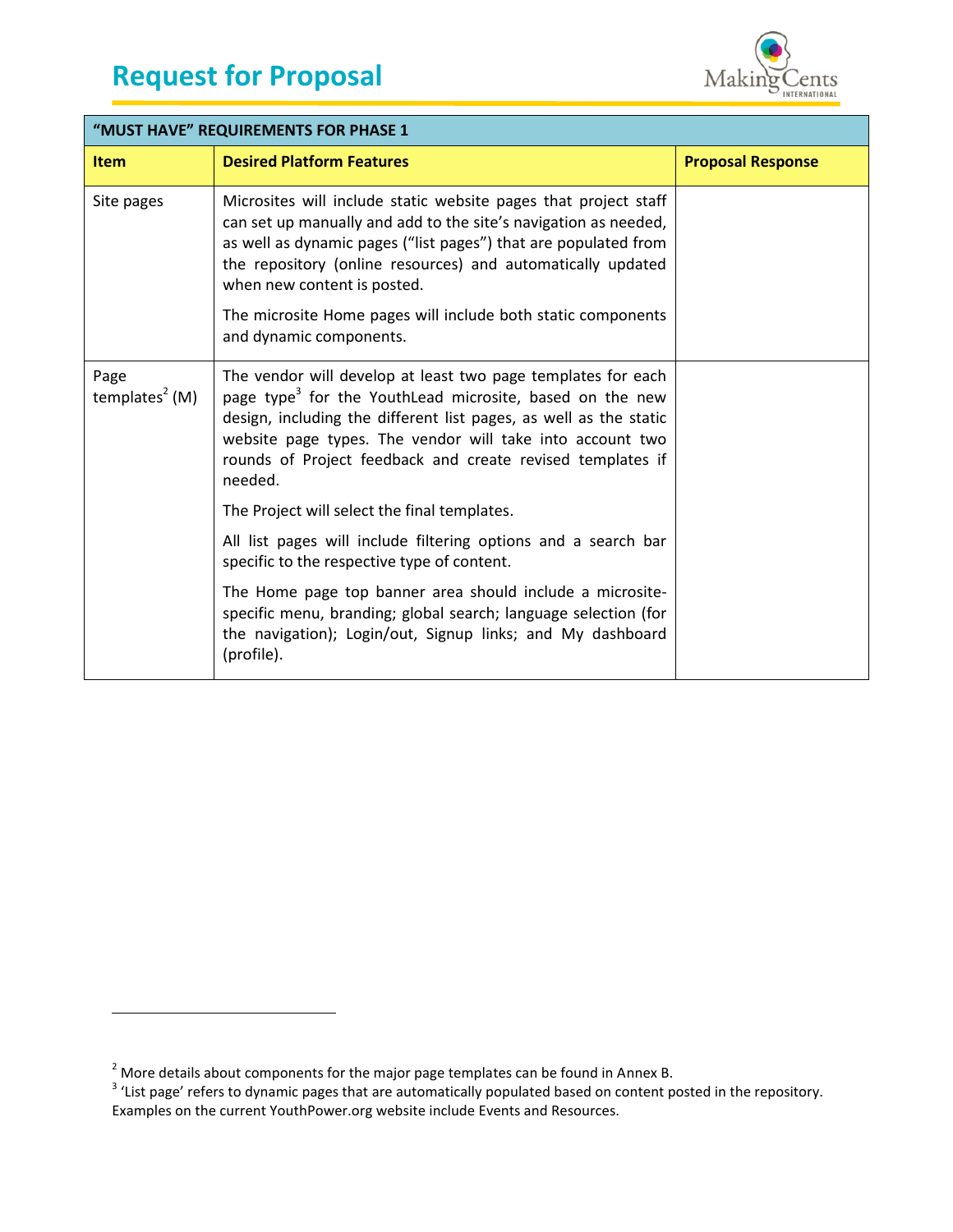

| "MUST HAVE" REQUIREMENTS FOR PHASE 1 |                                                                                                                                                                                                                                                                                                                                                                                                                                                                                                                                                                                                                       |                          |
|--------------------------------------|-----------------------------------------------------------------------------------------------------------------------------------------------------------------------------------------------------------------------------------------------------------------------------------------------------------------------------------------------------------------------------------------------------------------------------------------------------------------------------------------------------------------------------------------------------------------------------------------------------------------------|--------------------------|
| <b>Item</b>                          | <b>Desired Platform Features</b>                                                                                                                                                                                                                                                                                                                                                                                                                                                                                                                                                                                      | <b>Proposal Response</b> |
| Content<br>posting, editing          | The Platform must:<br>Have a WYSIWYG editor-creating pages on the site has to<br>$\circ$<br>be easy, to accommodate microsite administrators with<br>little or no knowledge of html or coding.<br>Provide easy ways for microsite administrators and<br>$\circ$<br>registered site users (Members) to add content-<br>resources, news, events, threaded discussions, requests for<br>help and offerings of help.<br>Enable all Members to post and tag content in the<br>$\circ$<br>repository (e.g., resources).<br>Be able to store and tag a wide variety of content (e.g.,<br>$\circ$<br>Word, PPT, pdf, photos). |                          |
|                                      | The microsite administrators will be able to select specific<br>content types to display on the Home page and determine<br>which content <i>items</i> (e.g., a specific resource, event) get<br>pushed to the Home page.                                                                                                                                                                                                                                                                                                                                                                                              |                          |
| Online<br>repository                 | The repository must be able to store and tag all major web<br>content types (e.g., Word, PowerPoint, pdf, photos).                                                                                                                                                                                                                                                                                                                                                                                                                                                                                                    |                          |
|                                      | The repository will allow tagging or labeling of all major web<br>content types. The Project will provide the taxonomy/ies to<br>use.                                                                                                                                                                                                                                                                                                                                                                                                                                                                                 |                          |
|                                      | When content is posted, the system will automatically assume<br>that it should be displayed on the microsite where it was<br>posted (e.g., YouthPower.org or YouthLead<br>originally<br>microsite). Platform and microsite administrators should be<br>able to make that content available across other microsites on<br>the Platform.<br>The repository will be full-text searchable.                                                                                                                                                                                                                                |                          |
|                                      |                                                                                                                                                                                                                                                                                                                                                                                                                                                                                                                                                                                                                       |                          |
| Video<br>embedding                   | The Platform must support embedded video on all web pages<br>(dynamic and static).                                                                                                                                                                                                                                                                                                                                                                                                                                                                                                                                    |                          |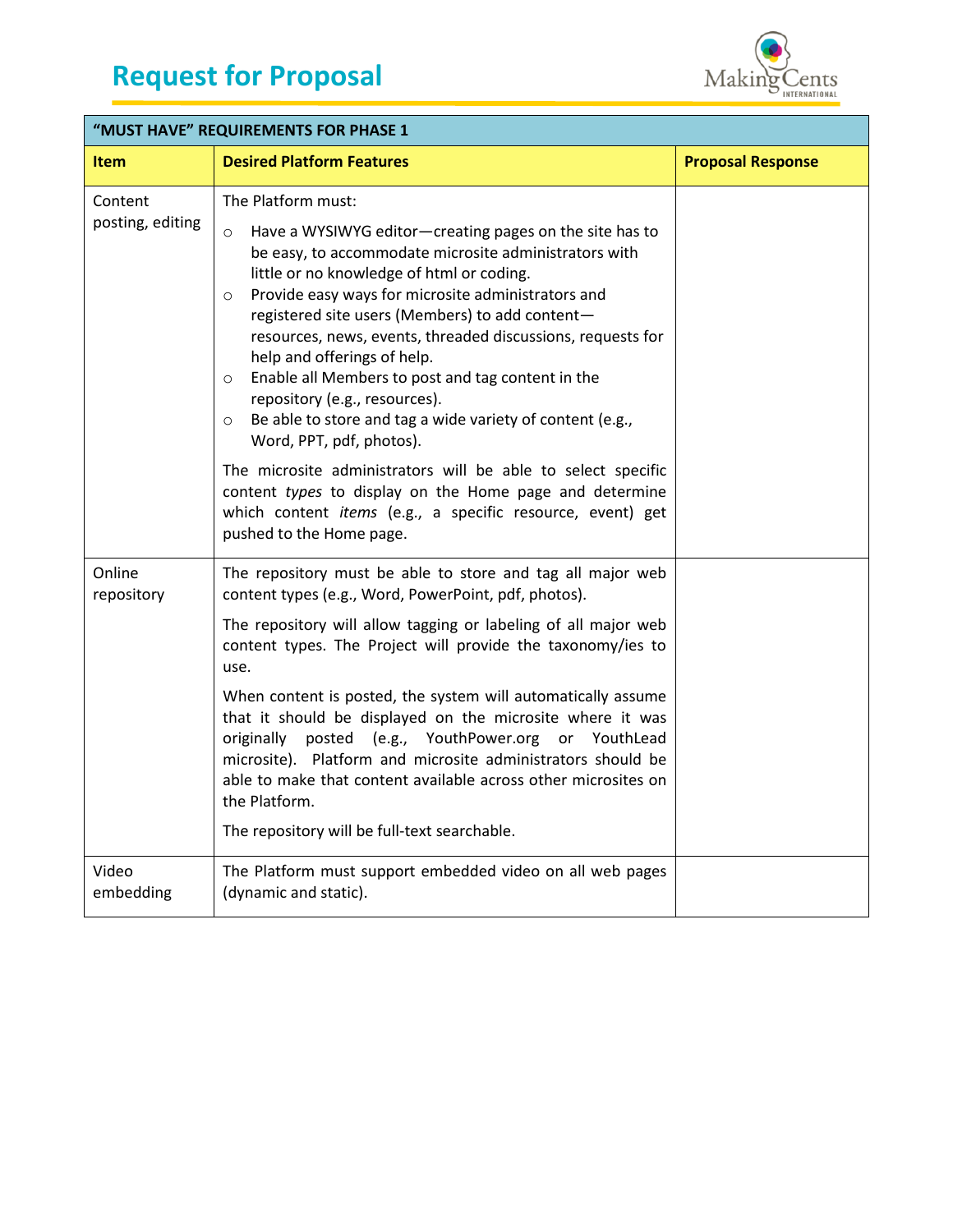

| "MUST HAVE" REQUIREMENTS FOR PHASE 1 |                                                                                                                                                                                                                                                                                                        |                          |
|--------------------------------------|--------------------------------------------------------------------------------------------------------------------------------------------------------------------------------------------------------------------------------------------------------------------------------------------------------|--------------------------|
| <b>Item</b>                          | <b>Desired Platform Features</b>                                                                                                                                                                                                                                                                       | <b>Proposal Response</b> |
| Search                               | The Platform must have user-friendly, reliable, Platform-wide<br>full-text search. Indexing must include static website pages,<br>dynamic pages, and content in the repository.                                                                                                                        |                          |
|                                      | Search functionality must include keyword search in both<br>public and password-protected sections of the website, as well<br>as across the static website pages of the site. Password-<br>protected content should only be included in search results if<br>the user is registered and has logged in. |                          |
|                                      | The repository will be shared across microsites; users will be<br>able to select the scope of the search and filter content<br>according to the microsite where the content was posted, in<br>addition to other filtering options.                                                                     |                          |
|                                      | Search must function in multiple languages, $4$ as a faceted<br>search. In Phase 1, stemming will be available for text/content<br>in English. In Phase 2, stemming in additional languages will be<br>added (French and Spanish).                                                                     |                          |
|                                      | The search results interface must be user friendly, well<br>designed, provide filtering options (filter search results by tags,<br>including language), and sort according to different criteria<br>(e.g., date, relevance).                                                                           |                          |
|                                      | The Platform must include a search bar and the ability to filter<br>and sort all dynamic "list pages" by content type. While the<br>platform search results will cover the content of all microsites,<br>the users shall be able to filter by microsite.                                               |                          |

### <sup>4</sup> See also Annex C for additional desired "should have" or "could have" functionality.

l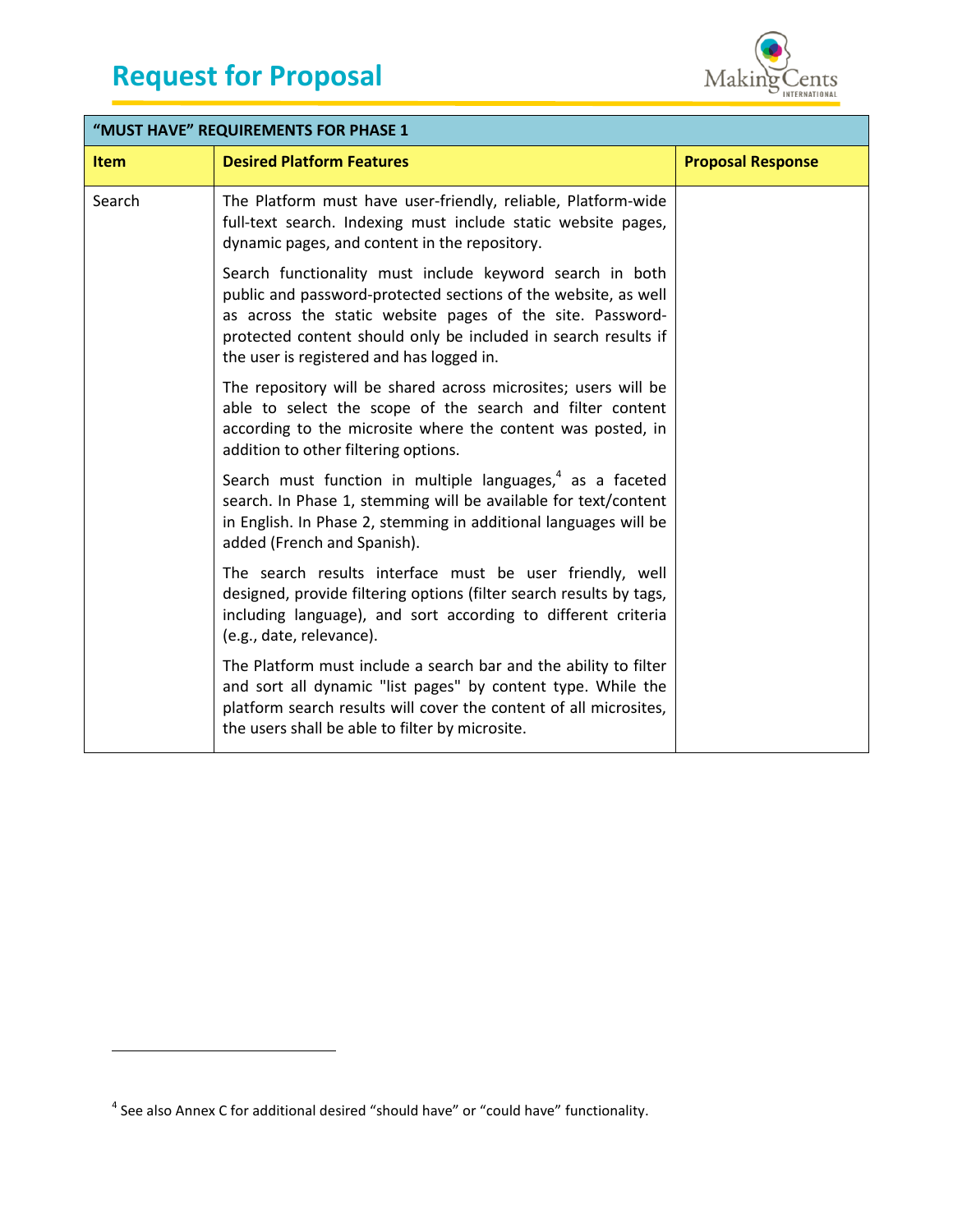$\overline{a}$ 



| "MUST HAVE" REQUIREMENTS FOR PHASE 1  |                                                                                                                                                                                                                                                                                                       |                          |
|---------------------------------------|-------------------------------------------------------------------------------------------------------------------------------------------------------------------------------------------------------------------------------------------------------------------------------------------------------|--------------------------|
| <b>Item</b>                           | <b>Desired Platform Features</b>                                                                                                                                                                                                                                                                      | <b>Proposal Response</b> |
| <b>Tagging</b>                        | Administrators must be able to add tags to all content types in<br>the repository, based on the taxonomy. Users must be able to<br>add tags to the content they post.                                                                                                                                 |                          |
|                                       | Platform administrators will be able to add new tags to the<br>taxonomy.                                                                                                                                                                                                                              |                          |
|                                       | The pages will include a clean/simple display of core meta-data<br>attributes for each document/content type.                                                                                                                                                                                         |                          |
|                                       | The Platform will use tags that leverage the existing<br>YouthPower.org tags, but also take into account the need for<br>changes to the taxonomy, and additions specific to YouthLead<br>requirements (M <sup>5</sup> ).                                                                              |                          |
| Workflow (M)                          | To post resources, Members should only have to attach the<br>document and complete minimum information/tags. Microsite<br>administrators should be able to add additional tags and<br>information. The document should be published when posted<br>by a Member and not require administrative review. |                          |
|                                       | For "Needs" (i.e., discussion forum) YouthLead functionality,<br>Member postings should not require review by an<br>administrator before going live.                                                                                                                                                  |                          |
|                                       | The platform and microsite administrators must have the<br>ability to delete any document or page. Members and page<br>administrators only can delete documents that they themselves<br>have posted.                                                                                                  |                          |
| Subscription to<br>content<br>updates | The Platform must offer users the ability to subscribe to<br>content updates by microsite, and within microsites by topic<br>(users should be able to choose between RSS feeds or email).<br>Subscription changes should be managed via their profile<br>pages.                                       |                          |
| media<br>Social<br>integration        | The Platform will have the ability to pull in feeds from social<br>media platforms (Twitter, Facebook). The Platform and<br>microsite administrators will be able to select the feeds and<br>determine where they appear on the Platform.                                                             |                          |

<sup>&</sup>lt;sup>5</sup> Tagging functionality needs to be available on the whole site, but the YouthLead microsite is likely to have sitespecific tags. The vendor should support automatic tagging with new tags for existing content (e.g., through crosswalking or inference), if needed and possible.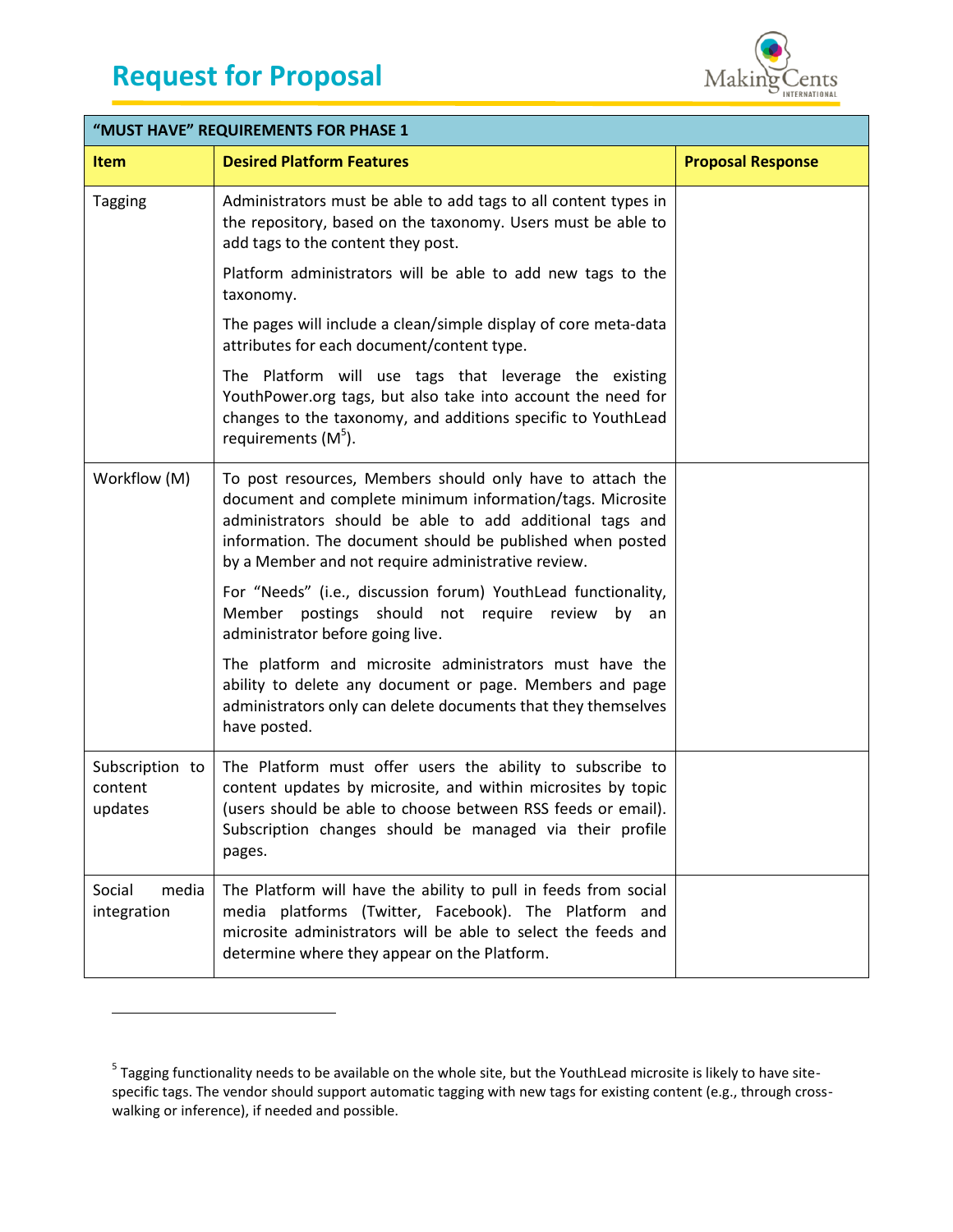$\overline{\phantom{a}}$ 



| "MUST HAVE" REQUIREMENTS FOR PHASE 1    |                                                                                                                                                                                                                                                                                                                                                                                                                                                               |                          |
|-----------------------------------------|---------------------------------------------------------------------------------------------------------------------------------------------------------------------------------------------------------------------------------------------------------------------------------------------------------------------------------------------------------------------------------------------------------------------------------------------------------------|--------------------------|
| <b>Item</b>                             | <b>Desired Platform Features</b>                                                                                                                                                                                                                                                                                                                                                                                                                              | <b>Proposal Response</b> |
| Content<br>and<br>page<br>permissioning | The YouthLead website will include open-access pages and a<br>password-protected area for Members. Almost all pages and<br>content will be visible to non-Members. Discussion areas and<br>content should only be visible to Members $(M6)$ .<br>Only Members and administrators can post documents, events,<br>resources, contribute to discussions, and "like" or comment.                                                                                  |                          |
| User<br>registration,                   | The Platform will allow Open ID, Google, Facebook and<br>LinkedIn logins.                                                                                                                                                                                                                                                                                                                                                                                     |                          |
| log-in and<br>profile                   | The Platform will allow users to select their preferred method<br>for registration. Members can use their social media profiles<br>(LinkedIn, Facebook at minimum) to log in where possible, or<br>choose to create a site-specific user id and password.                                                                                                                                                                                                     |                          |
|                                         | The Platform will pull information from the log-in form or from<br>the social media site used for log in, as permitted (e.g., name<br>and email) and will allow the user to enter additional profile<br>information.                                                                                                                                                                                                                                          |                          |
| Localization,<br>languages              | The Platform site navigation (including tags and filters) will be<br>in English and Spanish (translated by professional translators,<br>not machine translated), enable Members to select the<br>preferred default navigation language in their user profile, and<br>include functionality and a visual cue/icon to switch navigation<br>languages on each page. The site will use data from non-<br>Members' IP addresses to determine the default language. |                          |
|                                         | The Platform will also offer page translation ("translate this<br>page") equal to or better than Google Translate capability.<br>(Phase 1 goal: machine translation between English and<br>Spanish, and from English or Spanish into Portuguese and<br>French).                                                                                                                                                                                               |                          |

 $^6$  While this functionality should exist on the whole Platform, initially, this will be used by the YouthLead microsite only.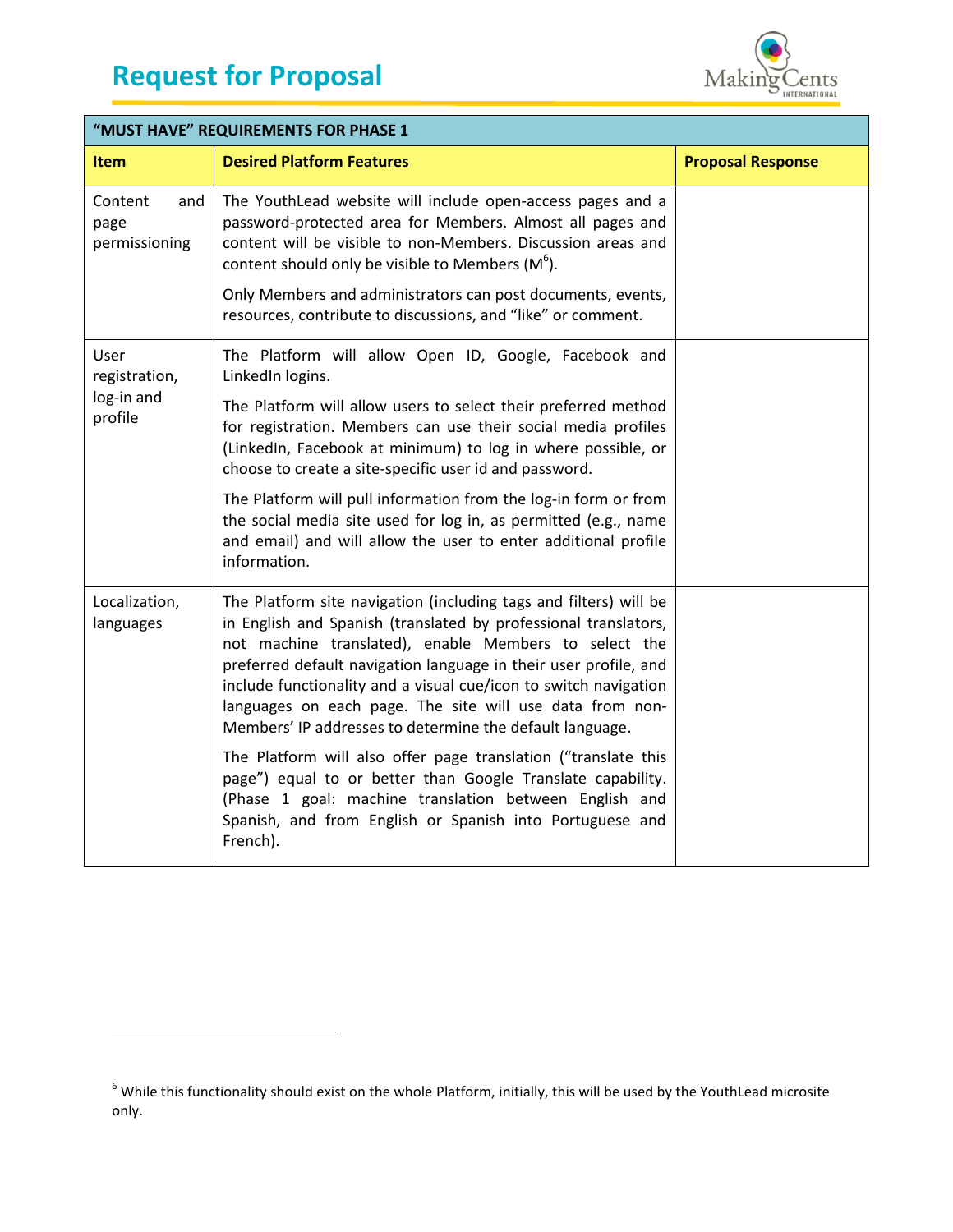

| "MUST HAVE" REQUIREMENTS FOR PHASE 1     |                                                                                                                                                                                                                                                                                                                                                                                                                                                                                                                                                |                          |  |
|------------------------------------------|------------------------------------------------------------------------------------------------------------------------------------------------------------------------------------------------------------------------------------------------------------------------------------------------------------------------------------------------------------------------------------------------------------------------------------------------------------------------------------------------------------------------------------------------|--------------------------|--|
| <b>Item</b>                              | <b>Desired Platform Features</b>                                                                                                                                                                                                                                                                                                                                                                                                                                                                                                               | <b>Proposal Response</b> |  |
| Analytics                                | The Platform will include analytics (Google Analytics) that track<br>user behavior to help the project team better understand<br>specific users' needs, assess the impact of outreach and<br>dissemination campaigns to specific audiences or geographic<br>areas, and compile data for monitoring and evaluation<br>purposes. The Project team must have access to the analytics<br>and receive analytics reports equivalent to current Google<br>Analytics reports. The vendor must provide access to a monthly<br>document download report. |                          |  |
| Identification of<br>unnecessary<br>code | If the existing code license is used, the vendor will identify<br>existing code that is not required for the functionality of<br>YouthPower.org or the new microsite, and will turn it off.                                                                                                                                                                                                                                                                                                                                                    |                          |  |
| Site<br>performance                      | The Platform will offer ease of access for users around the<br>globe with fast page/content, at a speed at least equal to the<br>current YouthPower.org.                                                                                                                                                                                                                                                                                                                                                                                       |                          |  |

The vendor must provide documentation of key website management tasks, including content updates and addition of new pages from templates. The vendor also must provide step-by-step instructions and online demonstration/training for relevant Project staff to perform key tasks, including a walkthrough of CMS configuration and back end.

The vendor must provide testing of all features and the Platform before launch of the site, and build in an appropriate time period for user testing and changes based on feedback from user testing.

For Phase 1, the vendor must provide ongoing Platform maintenance—including security patches and module changes, as well as 20 hours of additional development time to address minor feature enhancements—between the launch and September 30, 2018. The proposal should make clear any assumptions regarding services to be provided, including service level, support hours of operation, maintenance level, expected frequency of scheduled updates and back-ups, scheduled maintenance, and system response times. A final service-level agreement will be drafted with the selected vendor.

Site hosting options for final selection, including third-party cloud solutions, are to be included in cost proposal for consideration by Making Cents prior to completion of site design and in time for live hosting. Hosting recommendations must include options for ongoing security and software patches. The Platform will be up 99% of the time or higher (but does not require 24/7 monitoring). The vendor will provide monthly uptime reports.

### <span id="page-12-0"></span>**DELIVERABLES FOR PHASE 1**

1. Wireframe and design, including 2 rounds of revisions, for YouthLead microsite, including access from YouthPower.org, look and feel, visual cues to differentiate, etc., i.e., three different design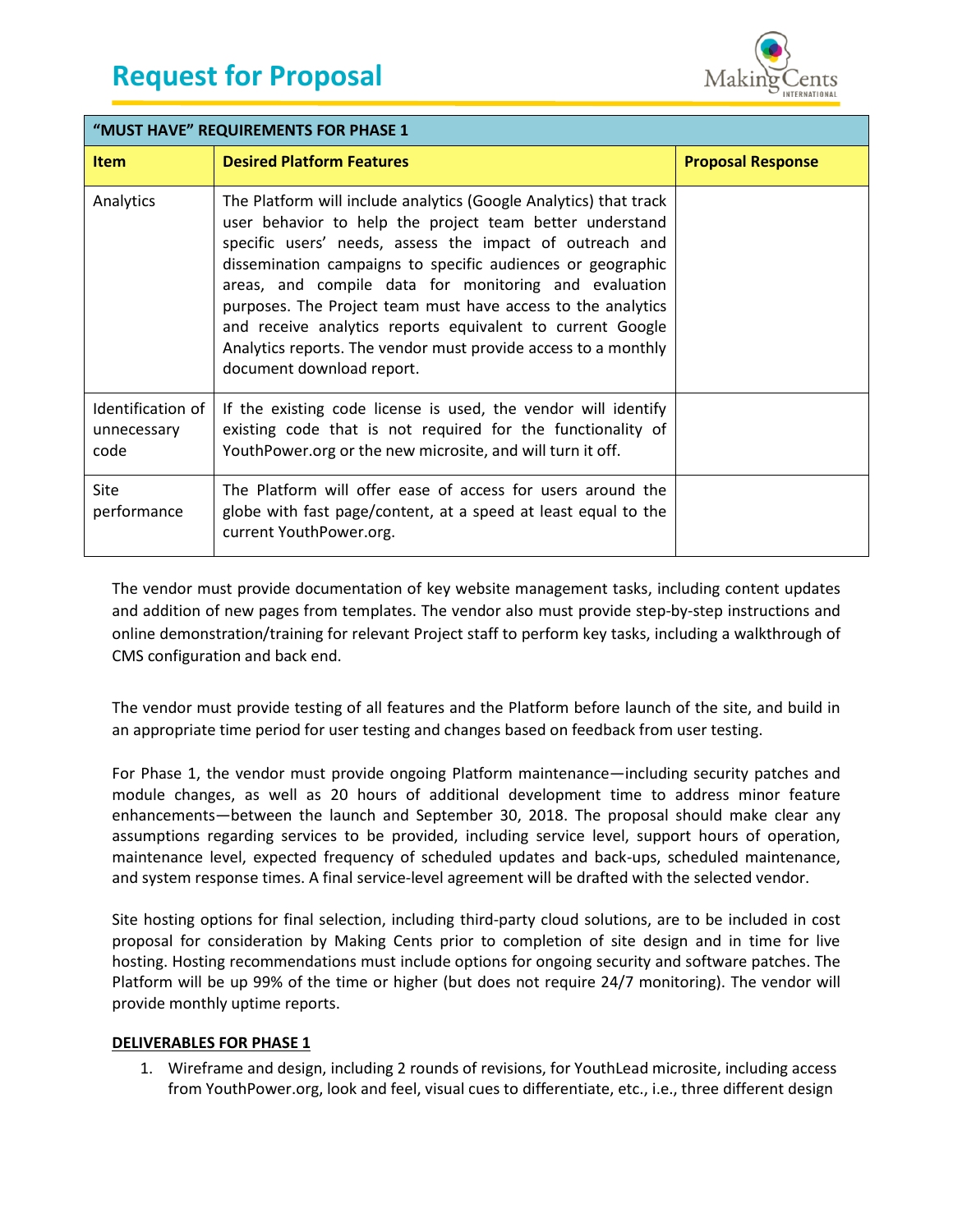

options for the YouthLead microsite and its mobile rendition that meet Project-relevant USAID branding and compliance requirements, and two subsequent rounds of revisions.

- 2. Mock ups of sample web pages for major functionality, including static and dynamic page templates and search results page template for YouthLead (and any updates required to align YouthPower.org's and YouthLead's functionality).
- 3. Inline code documentation, where needed, and site administration documentation.
- 4. Maintenance and support for the Platform during the contract period of performance.
- 5. Hosting recommendations, including core applications support and updates.
- 6. User manual/documentation sufficient for the Project staff to manage the site.
- 7. Content migration for YouthPower.org, including testing of content after migration.
- 8. Fully functional Platform supporting YouthPower.org and YouthLead microsite, per the Phase 1 "Must-Have" requirements of this RFQ, including selection, installation, and testing of necessary modules and plugins.

### **DELIVERABLES FOR PHASE 2**

1. Enhanced functionality on the platform to implement remaining requirements as outlined in Appendices B and C as "could have" and "should have" functionality.

## <span id="page-13-0"></span>**PROPOSAL SUBMISSION INSTRUCTIONS**

Proposals must contain the following components:

- (A) Cover Letter
- (B) Technical Proposal
- (C) Cost Proposal
- (D) Past Performance References
- (E) Representations and Certifications

<span id="page-13-1"></span>These components are described in detail below.

### **(A) COVER LETTER**

Include the vendor's name; DUNS number; contact person for the proposal, including his/her name (both typed and signed) and title or position with the vendor; address; telephone; and email address. Also state whether the contact person is the person with authority to contract for the offeror, and if not, that person should also be listed. Note that any business or organization ("Entity") wishing to submit a proposal for this RFP must be registered in the System for Award Management (SAM). Information about registration procedures may be found at [sam.gov.](https://www.sam.gov/)

### <span id="page-13-2"></span>**(B) TECHNICAL PROPOSAL**

The Technical Proposal should contain the offeror's:

- 1. Technical approach to the statement of work
	- The technical approach to the statement of work must provide enough information to permit a thorough evaluation of the proposal pursuant to the evaluation criteria listed below. The offeror must demonstrate a clear understanding of the SOW requirements and detail approach and methodology to achieve these requirements, including insights that can proactively improve the design and deployment or reduce costs. A brief description of how each of the tasks specified in the table in the SOW will be implemented is required. The proposed solution, including flexibility and extensibility to accommodate future feature and function development—in particular those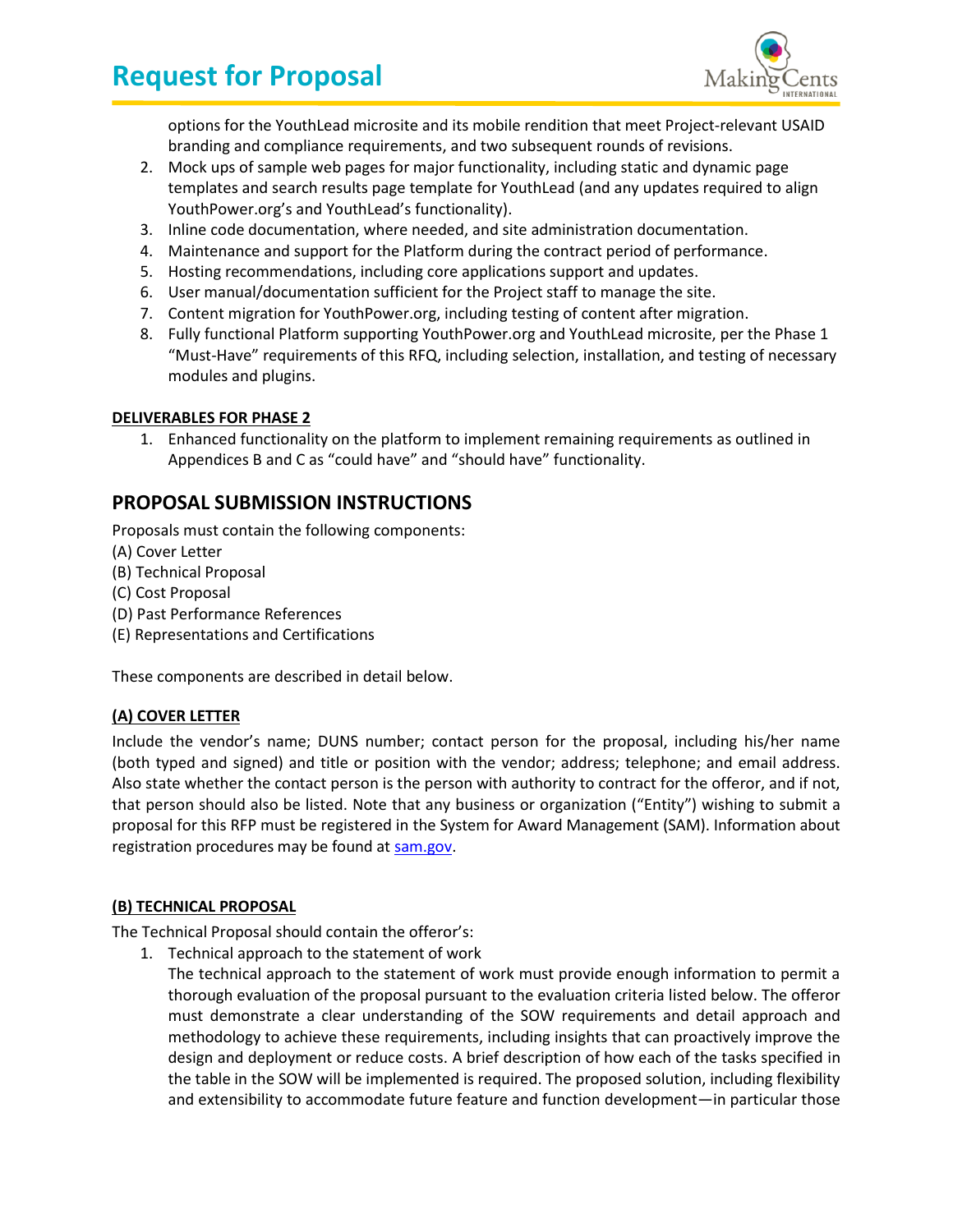

outlined as "could have" or "should have" requirements in Appendices B and C—must be included. The offeror should also specify which development methodology will be used.

2. Proposed project schedule The proposed project schedule must include a detailed timeline with milestones for the project, clearly separated for the deliverables in Phase 1 and Phase 2, using a Gantt chart.

The technical proposal is limited to 10 pages, must be written in Times New Roman 11 font size, and must be submitted on 8.5 inch by 11 inch paper, with one-inch margins all around. This page limitation includes all required documents for the technical proposal. A page in the technical proposal that contains a table, chart, graph, etc. is subject to the page limitation. All required aspects of the technical proposal as noted below must be combined into a single PDF or MS Word file. The pages must be numbered consecutively, and the PDF file must be searchable.

The technical proposal must be concise, comprehensive, and responsive to the instructions contained herein. Unnecessarily elaborate brochures or other presentations beyond those sufficient to present a complete and effective proposal in response to this RFP are not desired and may be construed as an indication of the offeror's lack of cost consciousness. Elaborate art work and expensive visual or other presentation aids are neither necessary nor wanted.

Technical proposals must not make reference to cost data so that the technical evaluation may be made strictly on the basis of technical merits.

These same requirements exist for the submission of subsequent revised technical proposals and technical clarifications.

### <span id="page-14-0"></span>**(C) COST PROPOSAL**

The cost proposal must be compatible with Excel and include all unlocked formulas. The narrative for the cost proposal must be submitted in PDF or MS Word format.

The cost proposal should include a detailed budget and budget narrative explaining each line item in sufficient detail for cost evaluation purposes. The budget for the project should be presented in three parts: Phase 1, including the 20 hours of additional development time as described in the SOW, and Phase 2. Include a total price for each Phase and also an itemized list with costs for each.

An itemized list can include milestones towards delivery of the required deliverables that aligns with the proposed project schedule. The budget should make it clear which assumptions have been made regarding the service that will be provided, including service level, support hours of operation, maintenance level, expected frequency of scheduled updates and back-ups, scheduled maintenance and system response times.

The offeror should clearly indicate in its cost proposal if it is opting to leverage the existing YouthPower.org platform code to develop the new site.

These same requirements exist for the submission of subsequent revised cost proposals and cost clarifications.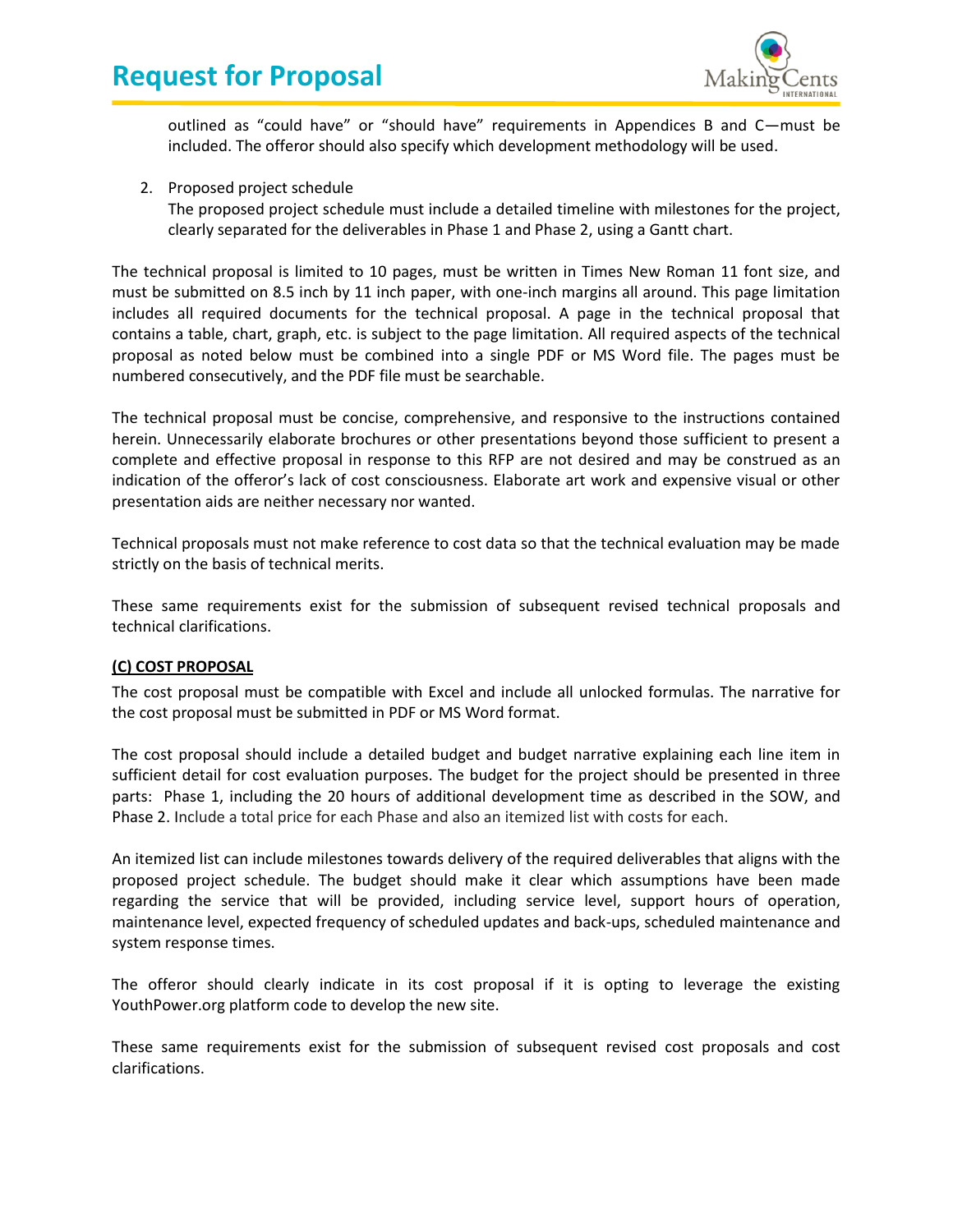

### <span id="page-15-0"></span>**(D) PAST PERFORMANCE REFERENCES**

A minimum of three client references from entities to which similar services were provided during the last three years must be included. These references should include website address or URL, a brief description of the work delivered, and the client's contact person, telephone number, and email address.

### <span id="page-15-1"></span>**(E) REPRESENTATIONS AND CERTIFICATIONS**

Offerors must review, complete, and sign the representations and certifications included in this RFP. Proposals submitted without these signed representations and certifications will be considered incomplete.

### <span id="page-15-2"></span>**EVALUATION CRITERIA**

These criteria are intended to (a) serve as the standard against which all proposals will be evaluated and (b) serve to identify the significant areas offerors should address in their proposals. This will be a best value evaluation considering the factors below totaling 100 points.

- 1. Technical Approach System capability: The scope of work: 40 points
- 2. Schedule and Delivery: Reasonable timeline: 15 points
- 3. Past Performance: 15 points
- 4. Price: Cost realism, completeness, and reasonableness: 30 points

Making Cents International may elect to interview potential offerors in addition to evaluating the written proposal.

Award will be made to the responsible and responsive offeror whose offer is determined to be the "Best Value" and responsive to the RFP terms. Cost and system integrity/compatibility being essentially equal, preference will be given to offerors offering the shortest delivery timeline.

A responsive offer is one which complies with all the terms and conditions of the RFP without material modifications. A material modification is one which affects the price, quantity, quality or delivery of the equipment or materials, or which limits in any way any responsibilities, duties or liabilities of the offeror or any rights of the Contracting Officer. .

<span id="page-15-3"></span>The proposal of any offeror which does not conform to the foregoing instructions may be rejected.

### **QUESTIONS AND REQUESTS FOR CLARIFICATIONS**

Any questions or requests for clarification regarding this RFP from offerors must be submitted in writing, in English, via <https://goo.gl/forms/XEoYc9mrwcokcJsu2> no later than the date and time specified in the Questions Deadline stated on the cover page. Answers to all questions will be posted to [www.makingcents.com](http://www.makingcents.com/) by the date specified on the cover page. No telephone inquiries will be answered.

### <span id="page-15-4"></span>**PROPOSAL DELIVERY INSTRUCTIONS**

Proposals must be submitted electronically via email with attachments compatible with Adobe Acrobat (PDF) or MS Word 2010, except for cost spreadsheets, which are to be provided as Excel files with all formulas unlocked. Each email must not exceed 10MB in size, including all attachments. All emails containing proposal files should, in the address line, state the name of the offeror and the RFP number. If sending proposals by multiple emails, please indicate in the subject line the desired sequence of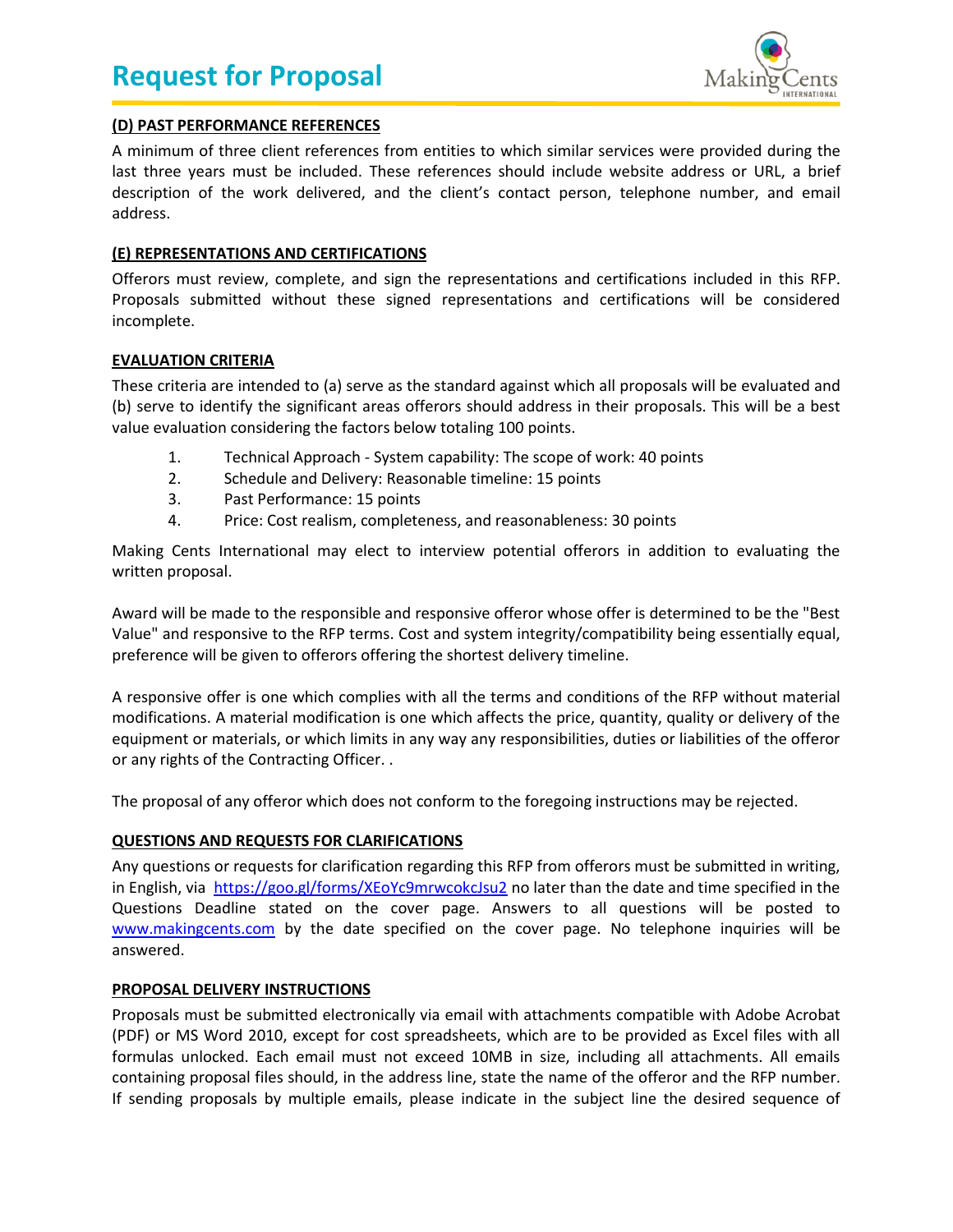

multiple emails. Zip files are not permitted. Facsimile submission is not authorized and will not be accepted.

### <span id="page-16-0"></span>**RFP TERMS AND CONDITIONS**

### <span id="page-16-1"></span>**EQUAL EMPLOYMENT OPPORTUNITY**

In connection with the performance of work resulting from this RFP, Offeror agrees not to discriminate against any employee or applicant for employment because of race, sex, color, religion, age or national origin. Offeror will take affirmative action to ensure that applicants are employed, and that employees are treated during employment without regard to their race, sex, color, religion, age, or national origin. Such action shall include, but not be limited to, the following: employment, upgrading, demotion, or transfer; recruitment or recruitment advertising; layoff or termination; rates of pay or other forms of compensation; and selection for training, including apprenticeship.

### <span id="page-16-2"></span>**EXECUTIVE ORDER ON TERRORISM FINANCING**

Offeror is reminded that US Executive Orders and US law prohibits transactions with, and the provision of resources and support to, individuals and organizations associated with terrorism. It is the legal responsibility of Offeror to ensure compliance with these Executive Orders and laws.

### <span id="page-16-3"></span>**LATE SUBMISSIONS, MODIFICATIONS, AND WITHDRAWALS OF PROPOSALS**

At the discretion of Making Cents, any proposal received at the office designated in the solicitation after the exact date and time specified for receipt may not be considered unless it is received before award is made and it was determined by Making Cents that the late receipt was due solely to mishandling by Making Cents after receipt at its offices.

<span id="page-16-4"></span>Proposals may be withdrawn by written notice or email received at any time before award.

### **FALSE STATEMENT IN OFFER**

Offerors must provide full, accurate and complete information as required by this solicitation and its attachments.

### <span id="page-16-5"></span>**SOLICTIATION TERMS**

- 1. The cost of preparing the RFP response is the sole responsibility of the offeror, whether or not any award results from this solicitation. Making Cents will not provide any specific payment or reimbursement for such costs.
- 2. Issuing this RFP is not a guarantee that Making Cents will award a contract.
- 3. Making Cents reserves the right to issue a contract based on the initial evaluation of offers without discussion.
- 4. Making Cents may choose to award a contract for part of the activities in the RFP.
- 5. Making Cents may choose to award contracts to more than one offeror for specific parts of the activities in the RFP.
- 6. Making Cents may request from short-listed offerors a second or third round of either an interview or written response to a more specific and detailed scope of work that is based on a general scope of work in the original RFP.
- 7. Making Cents has the right to rescind an RFP, or rescind an award prior to the signing of a contract due to any unforeseen changes in the direction of Making Cents' client, be it funding or programmatic.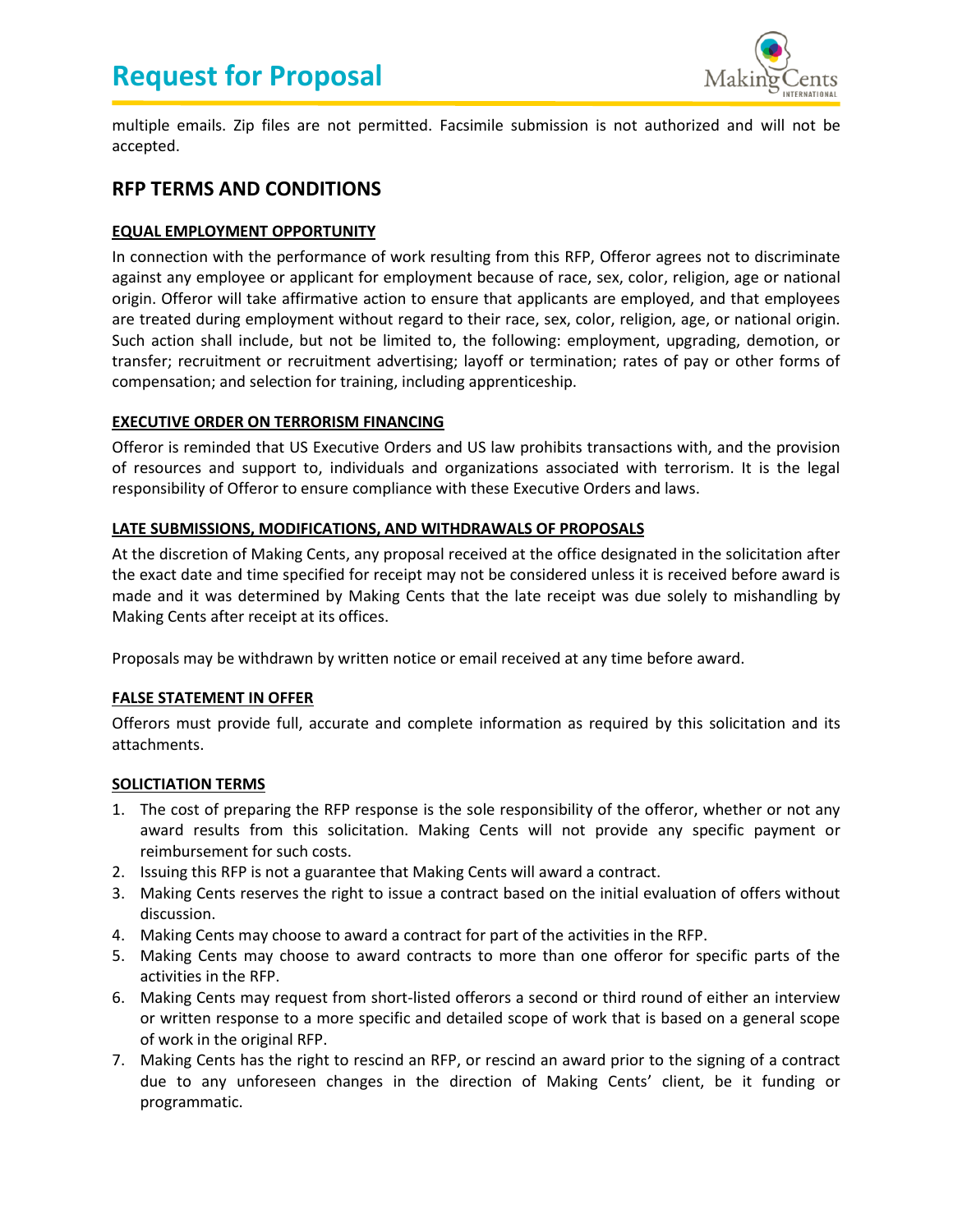

- 8. Making Cents reserves the right to waive any deviations by offerors from the requirements of this solicitation that in Making Cents' opinion are considered not to be material defects requiring rejection or disqualification; or where such a waiver will promote increased competition.
- 9. Data produced by this solicitation belongs to Making Cents. Any distribution of data must first have written authorization from Making Cents or its designated representative.

### <span id="page-17-0"></span>**CLAUSES TO BE INCORPORATED INTO THE CONTRACT AS APPLICABLE**

The following clauses will be incorporated by reference in the Contract. The term "Making Cents" shall be substituted for the term "Government" and the term "Making Cents Vice President, Projects and Operations or his/her designee(s)" shall be substituted for the term "Contracting Officer" in such clauses for purposes of the Contract.

### **AIDAR 752.225-70 SOURCE AND NATIONALITY REQUIREMENTS (FEB 2012)**

(1) Except as may be specifically approved by the Contracting Officer, the Contractor must procure all commodities (e.g., equipment, materials, vehicles, supplies) and services (including commodity transportation services) in accordance with the requirements at 22 CFR Part 228 "Rules on Procurement of Commodities and Services Financed by USAID Federal Program Funds." The authorized geographic code for procurement of all goods and services under these contracts is as follows:

935 for all activities in support of HIV activities 937 for all other activities

Geographic Codes are provided at: <http://www.usaid.gov/policy/ads/200/260.pdf> in Section B.9. Guidance on eligibility of specific goods or services may be obtained from the Contracting Officer.

(2) Ineligible goods and services. The Contractor must not procure any of the following goods or services under this contract:

- (a) Military equipment
- (b) Surveillance equipment
- (c) Commodities and services for support of police and other law enforcement activities
- (d) Abortion equipment and services
- (e) Luxury goods and gambling equipment, or
- (f) Weather modification equipment.

(3) Restricted goods. The Contractor must obtain prior written approval of the Contracting Officer or comply with required procedures under an applicable waiver as provided by the Contracting Officer when procuring any of the following goods or services:

(a) Agricultural commodities,

(b) Motor vehicles,

- (c) Pharmaceuticals and contraceptive items
- (d) Pesticides,
- (e) Fertilizer,
- (f) Used equipment, or
- (g) US government-owned excess property.

If USAID determines that the Contractor has procured any of these specific restricted goods under this contract without the prior written authorization of the Contracting Officer or fails to comply with required procedures under an applicable waiver as provided by the Contracting Officer, and has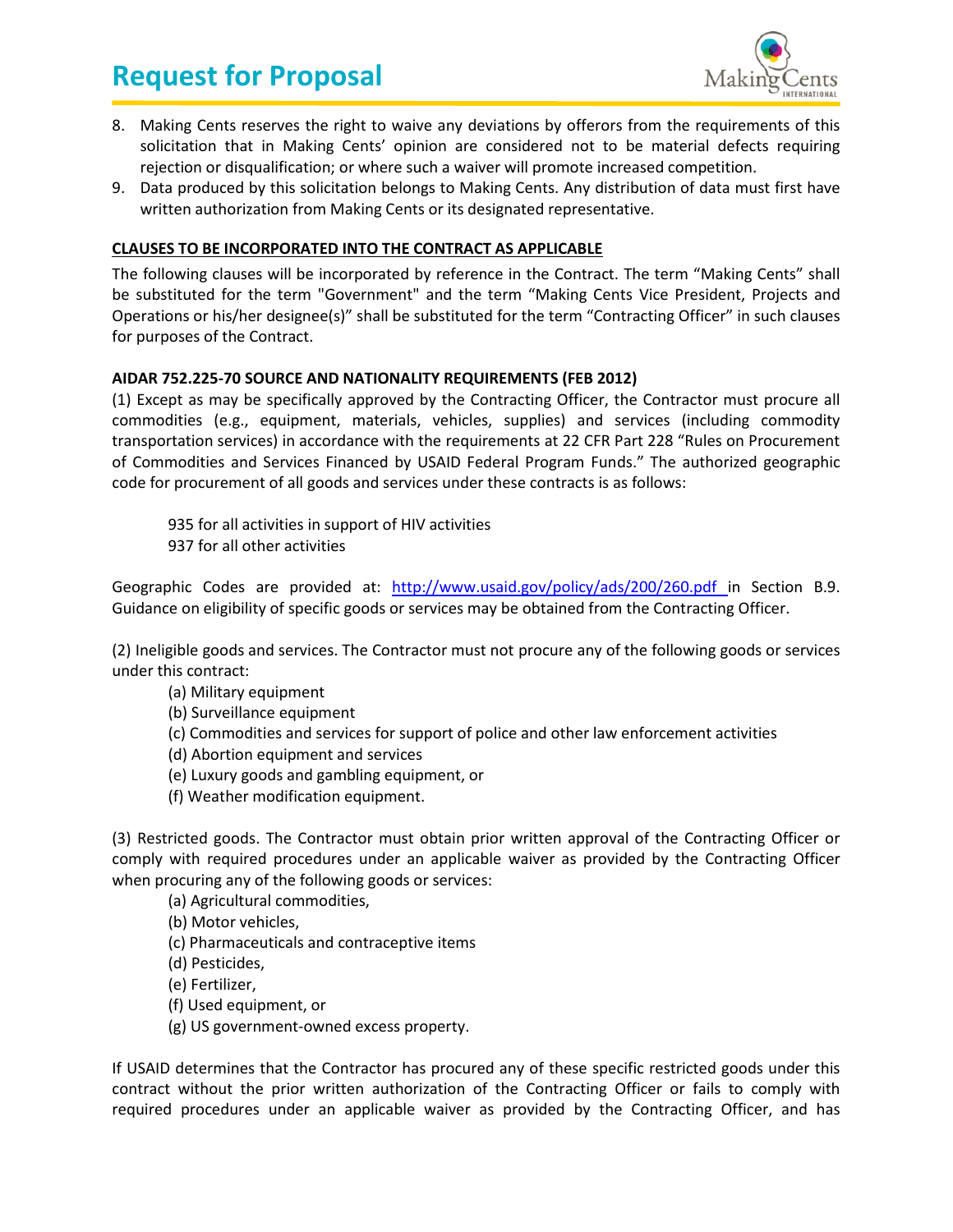

received payment for such purposes, the Contracting Officer may require the contractor to refund the entire amount of the purchase.

### **CONDOMS (ACQUISITION) (SEPTEMBER 2014)**

Information provided about the use of condoms as part of projects or activities that are funded under this contract shall be medically accurate and shall include the public health benefits and failure rates of such use and shall be consistent with USAID's fact sheet entitled "USAID HIV/STI Prevention and Condoms". This fact sheet may be accessed at:

http://www.usaid.gov/sites/default/files/documents/1864/CondomSTIIssueBrief.pdf.

The contractor agrees to incorporate the substance of this clause in all subcontracts under this contract for HIV/AIDS activities.

### **PROHIBITION ON THE PROMOTION OR ADVOCACY OF THE LEGALIZATION OR PRACTICE OF PROSTITUTION OR SEX TRAFFICKING (ACQUISITION) (SEPTEMBER 2014)**

(a) This contract is authorized under the United States Leadership Against HIV/AIDS, Tuberculosis, and Malaria Act of 2003 (Pub.L. No. 108-25), as amended. This Act enunciates that the U.S. Government is opposed to prostitution and related activities, which are inherently harmful and dehumanizing, and contribute to the phenomenon of trafficking in persons. The contractor shall not use any of the funds made available under this contract to promote or advocate the legalization or practice of prostitution or sex trafficking. Nothing in the preceding sentence shall be construed to preclude the provision to individuals of palliative care, treatment, or post-exposure pharmaceutical prophylaxis, and necessary pharmaceuticals and commodities, including test kits, condoms, and, when proven effective, microbicides.

(b)(1) Except as provided in (b)(2), by its signature of this contract or subcontract for HIV/AIDS activities, a non-governmental organization or public international organization awardee/subawardee agrees that it is opposed to the practices of prostitution and sex trafficking.

(b)(2) The following organizations are exempt from (b)(1):

- (i) The Global Fund to Fight AIDS, Tuberculosis and Malaria; the World Health Organization; the International AIDS Vaccine Initiative; and any United Nations agency.
- (ii) U.S. non-governmental organization recipients/subrecipients and contractors/subcontractors.
- (iii) Non-U.S. contractors and subcontractors are exempt from (b)(1) if the contract or subcontract is for commercial items and services as defined in FAR 2.101, such as pharmaceuticals, medical supplies, logistics support, data management, and freight forwarding.

(b)(3) Notwithstanding section (b)(2)(iii), not exempt from (b)(1) are non-U.S. contractors and subcontractors that implement HIV/AIDS programs under this contract or subcontract by:

- (i) Providing supplies or services directly to the final populations receiving such supplies or services in host countries;
- (ii) Providing technical assistance and training directly to host country individuals or entities on the provision of supplies or services to the final populations receiving such supplies and services; or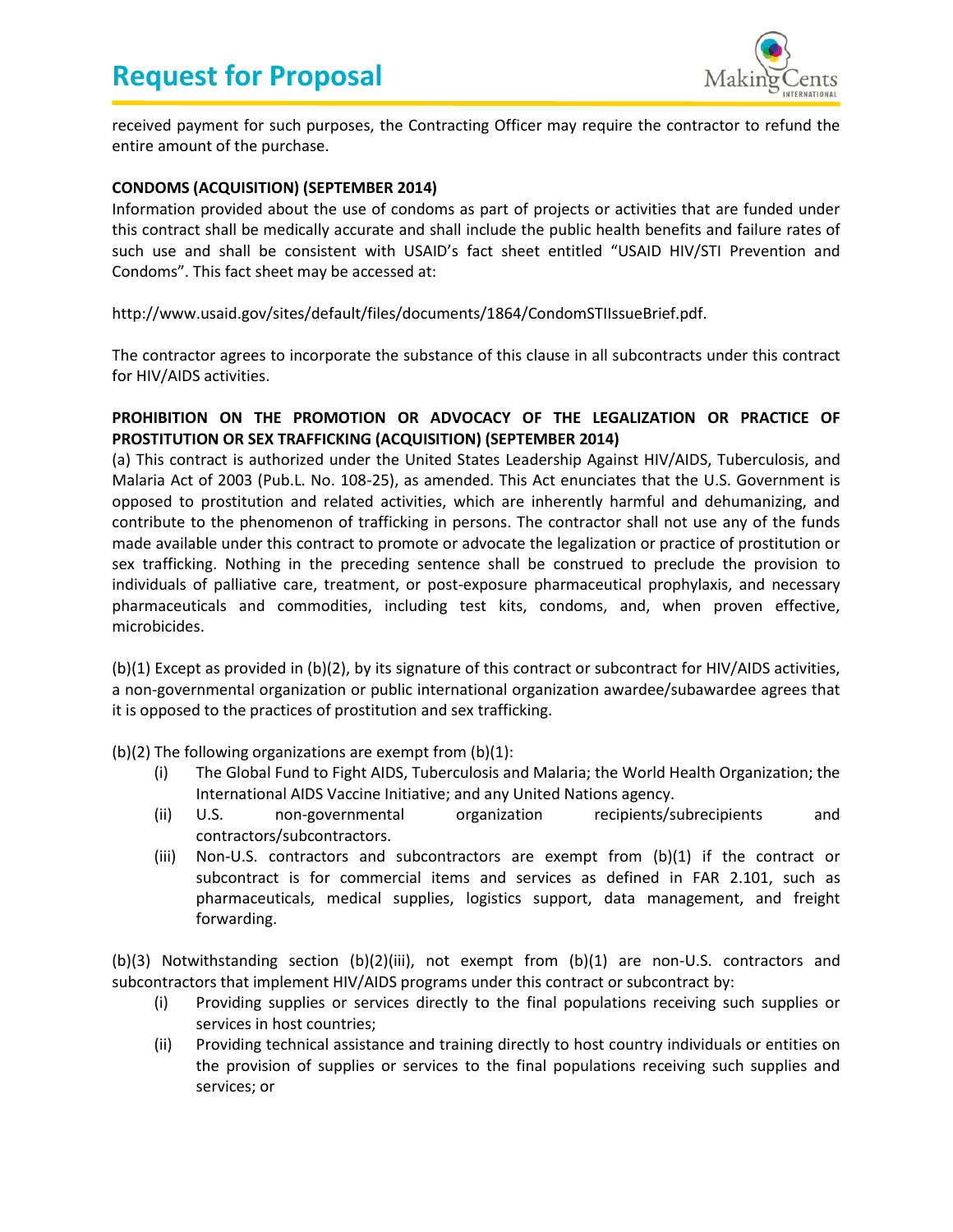

(iii) Providing the types of services listed in FAR 37.203(b)(1)-(6) that involve giving advice about substantive policies of a recipient, giving advice regarding the activities referenced in (i) and (ii), or making decisions or functioning in a recipient's chain of command (e.g., providing managerial or supervisory services approving financial transactions, personnel actions).

(c) The following definitions apply for purposes of this provision:

- "Commercial sex act" means any sex act on account of which anything of value is given to or received by any person.
- "Prostitution" means procuring or providing any commercial sex act and the "practice of prostitution" has the same meaning.
- "Sex trafficking" means the recruitment, harboring, transportation, provision, or obtaining of a person for the purpose of a commercial sex act (22 U.S.C. 7102(9)).

(d) The contractor must insert this provision in all subcontracts for HIV/AIDS activities.

(e) Any violation of this provision will result in the immediate termination of this award by USAID.

<span id="page-19-0"></span>(f) This provision does not affect the applicability of FAR 52.222-50 to this contract.

### **NOTICE LISTING CONTRACT CLAUSES INCORPORATED BY REFERENCE**

The following Contract clauses pertinent to this section are hereby incorporated by reference (by Citation Number, Title, and Date) in accordance with the clause at FAR "52.252-2 CLAUSES INCORPORATED BY REFERENCE". See<http://acquisition.gov/far/index.html> for electronic access to the full text of a FAR clause.

### **FEDERAL ACQUISITION REGULATION (48 CFR Chapter 1)**

| <b>NUMBER</b> | <b>TITLE</b>                                  | <b>DATE</b>     |
|---------------|-----------------------------------------------|-----------------|
| 52.202-1      | <b>DEFINITIONS</b>                            | <b>NOV 2013</b> |
| 52.203-3      | <b>GRATUITIES</b>                             | APR 1984        |
| 52.203-5      | <b>COVENANT AGAINST CONTINGENT FEES</b>       | MAY 2014        |
| 52.203-6      | RESTRICTIONS ON SUBCONTRACTOR SALES TO        | SEP 2006        |
|               | THE GOVERNMENT                                |                 |
| 52.203-7      | <b>ANTI-KICKBACK PROCEDURES</b>               | MAY 2014        |
| 52.203-8      | CANCELLATION, RESCISSION, AND RECOVERY        | MAY 2014        |
|               | OF FUNDS FOR ILLEGAL OR IMPROPER ACTIVITY     |                 |
| 52.203-10     | PRICE OR FEE ADJUSTMENT FOR ILLEGAL OR        | MAY 2014        |
|               | <b>IMPROPER ACTIVITY</b>                      |                 |
| 52.203-12     | LIMITATION ON PAYMENTS TO INFLUENCE           | <b>OCT 2010</b> |
|               | <b>CERTAIN FEDERAL TRANSACTIONS</b>           |                 |
| 52.203-13     | <b>CONTRACTOR CODE OF BUSINESS ETHICS</b>     | APR 2010        |
|               | AND CONDUCT                                   |                 |
| 52.203-16     | PREVENTING PERSONAL CONFLICTS OF              | <b>DEC 2011</b> |
|               | <b>INTEREST</b>                               |                 |
| 52.203-17     | <b>CONTRACTOR EMPLOYEE WHISTLEBLOWER</b>      |                 |
|               | RIGHTS AND REQUIREMENTS TO INFORM             |                 |
|               | <b>EMPLOYEES OF WHISTLEBLOWER RIGHTS</b>      | APR 2014        |
| 52.203-98     | PROHIBITION ON CONTRACTING WITH ENTITIES      | APR 2015        |
|               | THAT REQUIRE CERTAIN INTERNAL CONFIDENTIALITY |                 |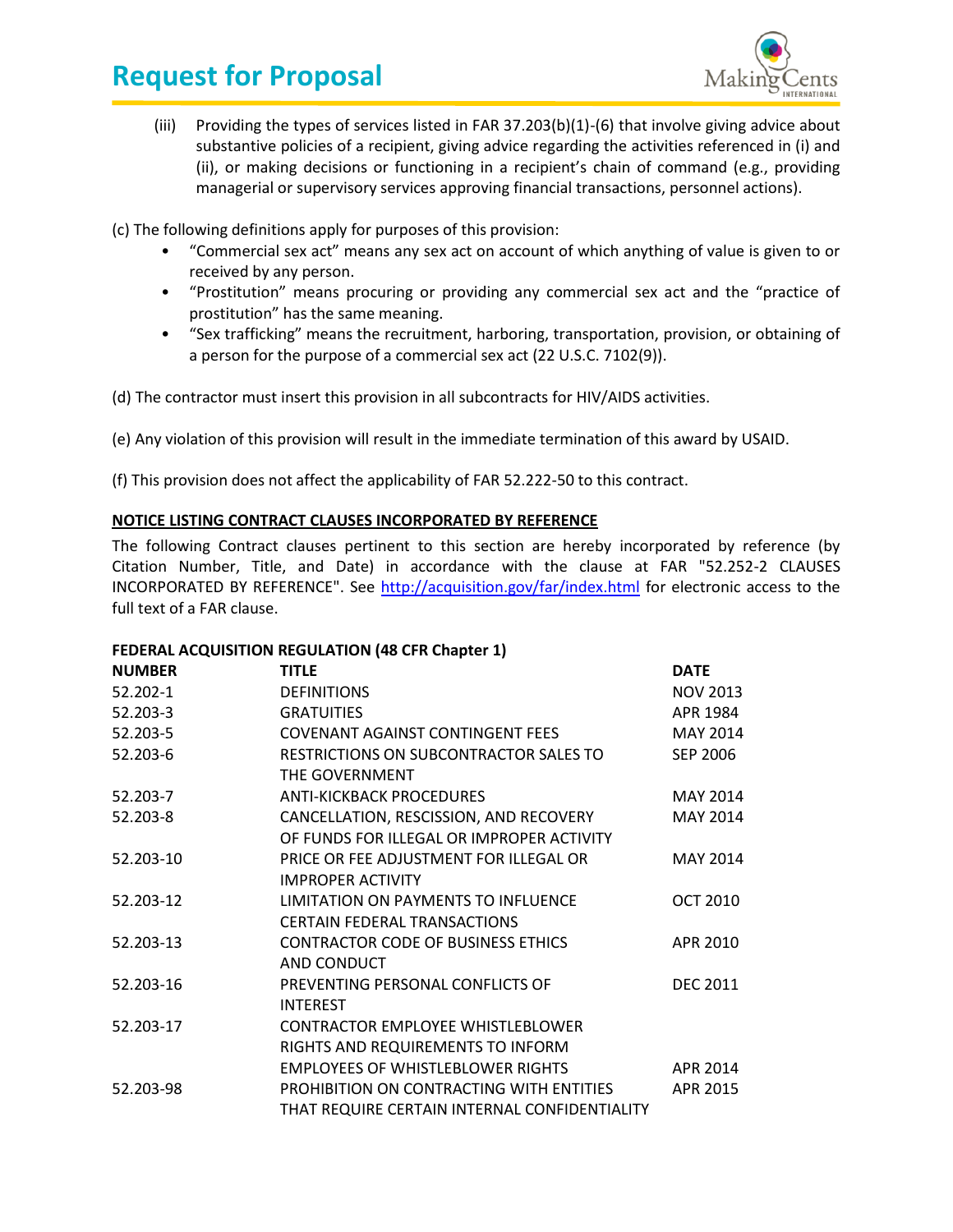

| 52.203-99   | AGREEMENTS-REPRESENTATION<br>PROHIBITION ON CONTRACTING WITH ENTITIES<br>THAT REQUIRE CERTAIN INTERNAL CONFIDENTIALITY<br><b>AGREEMENTS</b> | APR 2015        |
|-------------|---------------------------------------------------------------------------------------------------------------------------------------------|-----------------|
| 52.204-4    | PRINTED OR COPIED DOUBLE-SIDED<br>ON POSTCONSUMER FIBER CONTENT PAPER                                                                       | MAY 2011        |
| 52.211-5    | <b>MATERIAL REQUIREMENTS</b>                                                                                                                | <b>AUG 2000</b> |
| 52.215-8    | ORDER OF PRECEDENCE--UNIFORM CONTRACT<br><b>FORMAT</b>                                                                                      | <b>OCT 1997</b> |
| 52.215-10   | PRICE REDUCTION FOR DEFECTIVE CERTIFIED<br><b>COST OR PRICING DATA</b>                                                                      | AUG 2011        |
| 52.215-11   | PRICE REDUCTION FOR DEFECTIVE CERTIFIED<br><b>COST OR PRICING DATA-MODIFICATIONS</b>                                                        | <b>AUG 2011</b> |
| 52-215-22   | LIMITATIONS ON PASS-THROUGH CHARGES-<br><b>IDENTIFICATION OF SUBCONTRACT EFFORT</b>                                                         | <b>OCT 2009</b> |
| 52-215-23   | <b>LIMITATIONS ON PASS-THROUGH CHARGES</b>                                                                                                  | <b>OCT 2009</b> |
| 52.222-21   | PROHIBITION OF SEGREGATED FACILITIES                                                                                                        | FEB 1999        |
| 52.222-26   | <b>EQUAL OPPORTUNITY</b>                                                                                                                    | <b>MAR 2007</b> |
| 52.222-35   | <b>EQUAL OPPORTUNITY VETERANS</b>                                                                                                           | <b>JUL 2014</b> |
| 52.222-36   | AFFIRMATIVE ACTION FOR WORKERS WITH                                                                                                         | <b>JUL 2014</b> |
| 52.222-37   | <b>DISABILITIES</b><br><b>EMPLOYMENT REPORTS ON VETERANS</b>                                                                                | <b>JUL 2014</b> |
| 52.222-50   | <b>COMBATING TRAFFICKING IN PERSONS</b>                                                                                                     | MAR 2015        |
|             | <b>ALTERNATE 1</b>                                                                                                                          | <b>MAR 2015</b> |
| 52.222-54   | <b>EMPLOYMENT ELIGIBILITY VERIFICATION</b>                                                                                                  | AUG 2013        |
| 52.222-55   | ESTABLISHING A MINIMUM WAGE FOR                                                                                                             | <b>DEC 2014</b> |
|             | CONTRACTORS (EO 13658)                                                                                                                      |                 |
| 52.223-6    | <b>DRUG-FREE WORKPLACE</b>                                                                                                                  | <b>MAY 2001</b> |
| 52.223-18   | <b>ENCOURAGING CONTRACTOR POLICIES TO</b>                                                                                                   | AUG 2011        |
|             | <b>BAN TEXT MESSAGING WHILE DRIVING</b>                                                                                                     |                 |
| 52.224-1    | PRIVACY ACT NOTIFICATION                                                                                                                    | APR 1984        |
| 52.224-2    | PRIVACY ACT                                                                                                                                 | APR 1984        |
| 52.225-3 A2 | <b>BUY AMFRICAN - FRFF TRADF AGRFFMENTS -</b>                                                                                               | MAY 2014        |
|             | ISRAELI TRADE ACT (MAY 2014) - ALTERNATE II                                                                                                 |                 |
| 52.225-13   | RESTRICTIONS ON CERTAIN FOREIGN PURCHASES                                                                                                   | <b>JUN 2008</b> |
| 52.227-17   | RIGHTS IN DATA--SPECIAL WORKS                                                                                                               | <b>DEC 2007</b> |
| 52.229-3    | FEDERAL, STATE AND LOCAL TAXES                                                                                                              | <b>FEB 2013</b> |
| 52.232.39   | UNENFORCEABILITY OF UNAUTHORIZED<br><b>OBLIGATIONS</b>                                                                                      | <b>JUN 2013</b> |
| 52.239-1    | PRIVACY OR SECURITY SAFEGUARDS                                                                                                              | AUG 1996        |
| 52.242-13   | <b>BANKRUPTCY</b>                                                                                                                           | <b>JUL 1995</b> |
| 52.242-15   | STOP-WORK ORDER ALTERNATE I (APR 1984)                                                                                                      | AUG 1989        |
| 52.243-1    | <b>CHANGES-FIXED PRICE</b>                                                                                                                  | AUG 1987        |
|             | <b>ALTERNATE I</b>                                                                                                                          | APR 1984        |
| 52.244-6    | SUBCONTRACTS FOR COMMERCIAL ITEMS                                                                                                           | MAR 2015        |
| 52.246-25   | LIMITATION OF LIABILITY--SERVICES                                                                                                           | FEB 1997        |
| 52.249-4    | TERMINATION FOR CONVENIENCE OF THE<br><b>GOVERNMENT (SERVICES) (SHORT FORM)</b>                                                             | APR 1984        |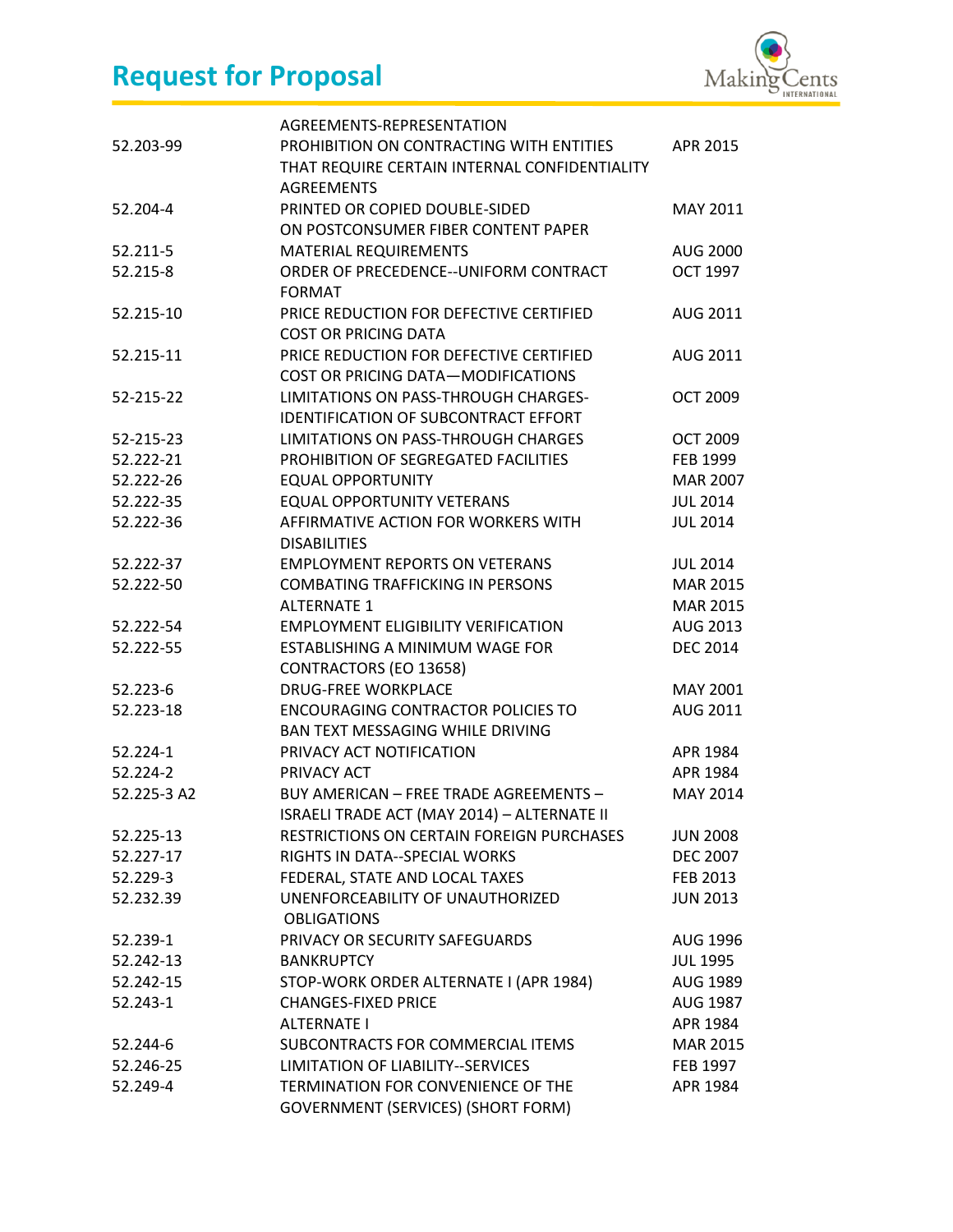

| 52.249-8<br>52.252-2          | DEFAULT (FIXED PRICE SUPPLY AND SERVICE)<br><b>CLAUSES INCORPORATED BY REFERENCE</b> | APR 1984<br>FEB 1998 |
|-------------------------------|--------------------------------------------------------------------------------------|----------------------|
| <b>AIDAR 48 CFR CHAPTER 7</b> |                                                                                      |                      |
| 752.202-1                     | <b>DEFINITIONS</b>                                                                   | <b>JAN 1990</b>      |
| 752.209-71                    | ORGANIZATIONAL CONFLICTS OF INTEREST                                                 | <b>JUN 1993</b>      |
|                               | DISCOVERED AFTER AWARD                                                               |                      |
| 752.211-70                    | LANGUAGE AND MEASUREMENT                                                             | <b>JUN 1992</b>      |
| 752.227-14                    | RIGHTS IN DATA                                                                       | <b>OCT 2007</b>      |
| 752.7101                      | VOLUNTARY POPULATION PLANNING ACTIVITIES                                             | <b>JUN 2008</b>      |
|                               | <b>ALTERNATE I</b>                                                                   | <b>JUN 2008</b>      |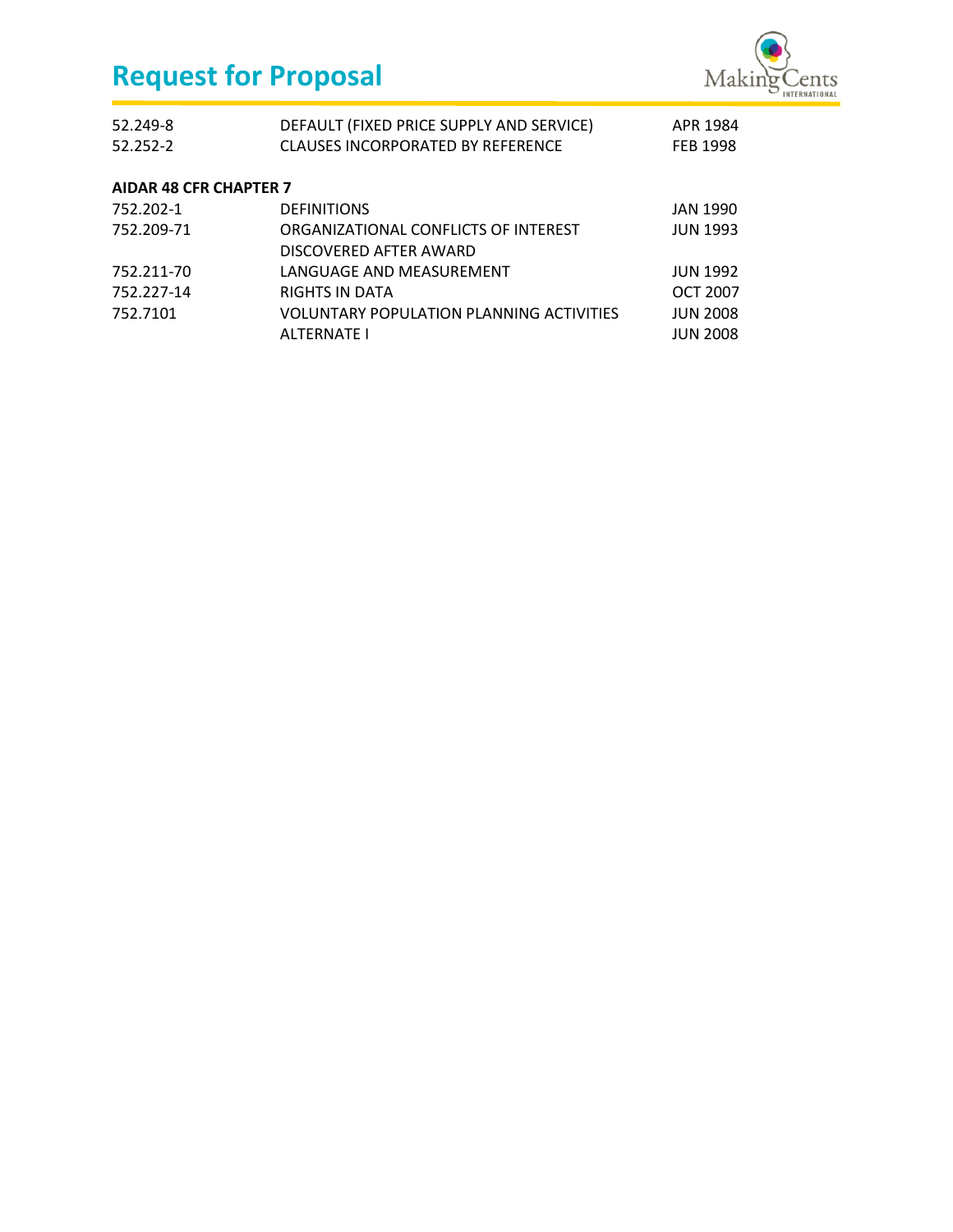

## <span id="page-22-0"></span>**REQUIRED REPRESENTATIONS AND CERTIFICATIONS**

The proposal shall be accompanied by the following required representations and certifications completed and signed by an official authorized by the offeror.

### <span id="page-22-1"></span>**CERTIFICATION REGARDING TERRORISM FINANCING***,* **IMPLEMENTING EXECUTIVE ORDER 13224**

By signing and submitting this proposal, the offeror provides the certification set out below:

- 1. The Offeror, to the best of its current knowledge, did not provide, within the previous ten years, and will take all reasonable steps to ensure that it does not and will not knowingly provide, material support or resources to any individual or entity that commits, attempts to commit, advocates, facilitates, or participates in terrorist acts, or has committed, attempted to commit, facilitated, or participated in terrorist acts, as that term is defined in paragraph 3. The Certification in the preceding sentence will not be deemed applicable to material support or resources provided by the Offeror pursuant to an authorization contained in one or more applicable licenses issued by the US Treasury's Office of Foreign Assets Control (OFAC).
- 2. The following steps may enable the Offeror to comply with its obligations under paragraph 1:
	- a. Before providing any material support or resources to an individual or entity, the Offeror will verify that the individual or entity does not (i) appear on the master list of Specially Designated Nationals and Blocked Persons, which list is maintained by OFAC and is available online at OFAC's website: http://www.treas.gov/offices/eotffc/ofac/sdn/t11sdn.pdf, or (ii) is not included in any supplementary information concerning prohibited individuals or entities that may be provided by USAID to the Offeror.
	- b. Before providing any material support or resources to an individual or entity, the Offeror also will verify that the individual or entity has not been designated by the United Nations Security (UNSC) sanctions committee established under UNSC Resolution 1267 (1999) (the "1267 Committee") [individuals and entities linked to the Taliban, Usama bin Laden, or the Al Qaida Organization]. To determine whether there has been a published designation of an individual or entity by the 1267 Committee, the Offeror should refer to the consolidated list available online at the Committee's website: http://www.un.org/Docs/sc/committees/1267/1267ListEng.htm.
	- c. Before providing any material support or resources to an individual or entity, the Offeror will consider all information about that individual or entity of which it is aware and all public information that is reasonably available to it or of which it should be aware.
	- d. The Offeror also will implement reasonable monitoring and oversight procedures to safeguard against assistance being diverted to support terrorist activity.
- 3. For purposes of this Certification
	- a. "Material support and resources" means currency or monetary instruments or financial securities, financial services, lodging, training, expert advice or assistance, safehouses, false documentation or identification, communications equipment, facilities, weapons, lethal substances, explosives, personnel, transportation, and other physical assets, except medicine or religious materials."

(i) "Training" means instruction or teaching designed to impart a specific skill, as opposed to general knowledge.

(ii) "Expert advice or assistance" means advice or assistance derived from scientific, technical, or other specialized knowledge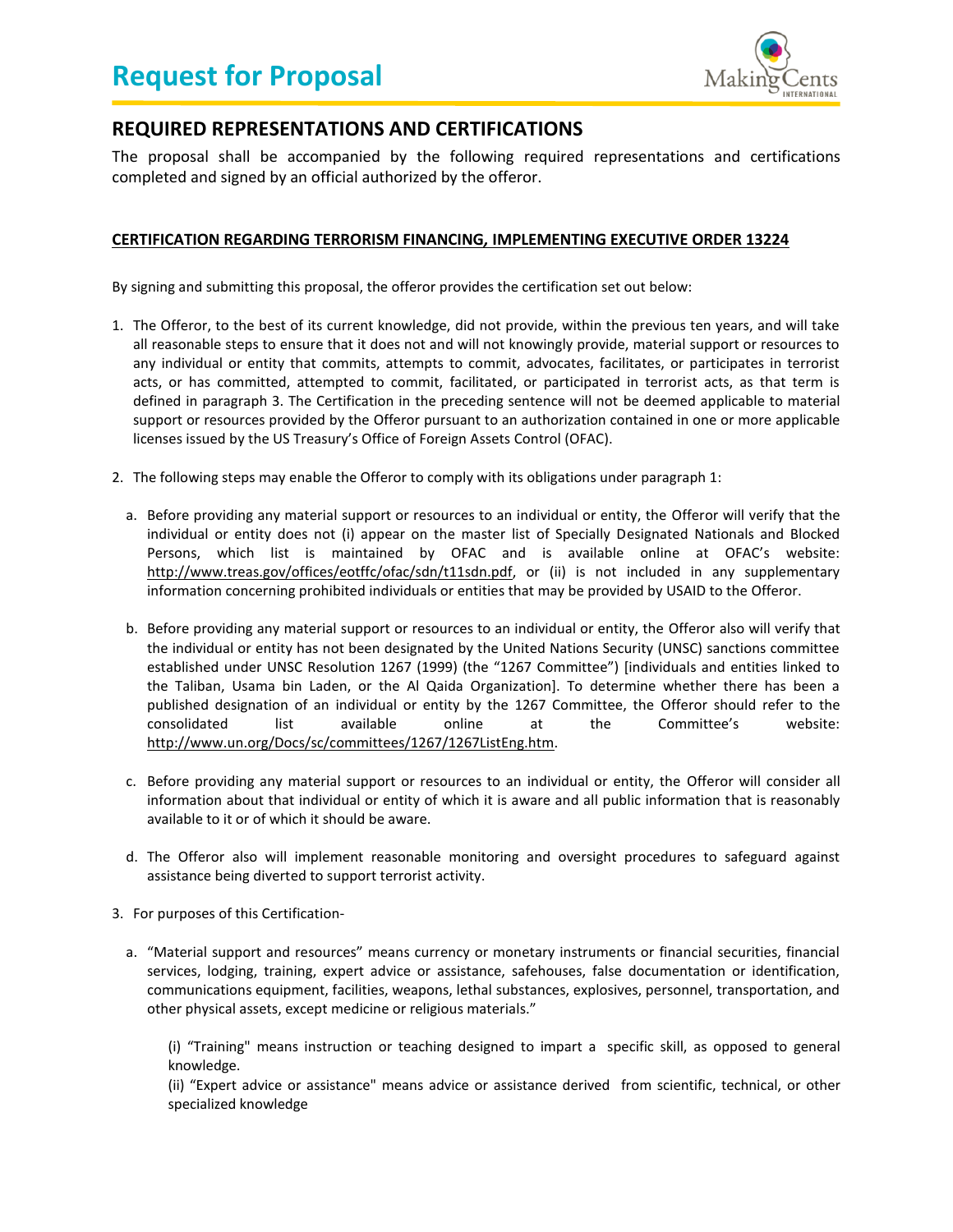

- b. "Terrorist act" means-
	- (i) an act prohibited pursuant to one of the 12 United Nations Conventions and Protocols related to terrorism (see UN terrorism conventions Internet site: http://untreaty.un.org/English/Terrorism.asp); or
	- (ii) an act of premeditated, politically motivated violence perpetrated against noncombatant targets by subnational groups or clandestine agents; or
	- (iii) any other act intended to cause death or serious bodily injury to a civilian, or to any other person not taking an active part in hostilities in a situation of armed conflict, when the purpose of such act, by its nature or context, is to intimidate a population, or to compel a government or an international organization to do or to abstain from doing any act.
- c. "Entity" means a partnership, association, corporation, or other organization, group or subgroup.
- d. References in this Certification to the provision of material support and resources shall not be deemed to include the furnishing of USAID funds or USAID-financed commodities to the ultimate beneficiaries of USAID assistance, such as recipients of food, medical care, micro-enterprise loans, shelter, etc., unless the Offeror has reason to believe that one or more of these beneficiaries commits, attempts to commit, advocates, facilitates, or participates in terrorist acts, or has committed, attempted to commit, facilitated or participated in terrorist acts.
- e. The Offeror's obligations under paragraph 1 are not applicable to the procurement of goods and/or services by the Offeror that are acquired in the ordinary course of business through contract or purchase, e.g., utilities, rents, office supplies, gasoline, etc., unless the Recipient has reason to believe that a vendor or supplier of such goods and services commits, attempts to commit, advocates, facilitates, or participates in terrorist acts, or has committed, attempted to commit, facilitated or participated in terrorist acts.

This Certification is an express term and condition of any agreement issued as a result of this application, and any violation of it shall be grounds for unilateral termination of the agreement by USAID prior to the end of its term.

OFFEROR:

Authorized Signatory:

Title: \_\_\_\_\_\_\_\_\_\_\_\_\_\_\_\_\_\_\_\_\_\_\_\_\_\_\_\_\_\_\_\_\_\_\_\_\_\_\_

Date: \_\_\_\_\_\_\_\_\_\_\_\_\_\_\_\_\_\_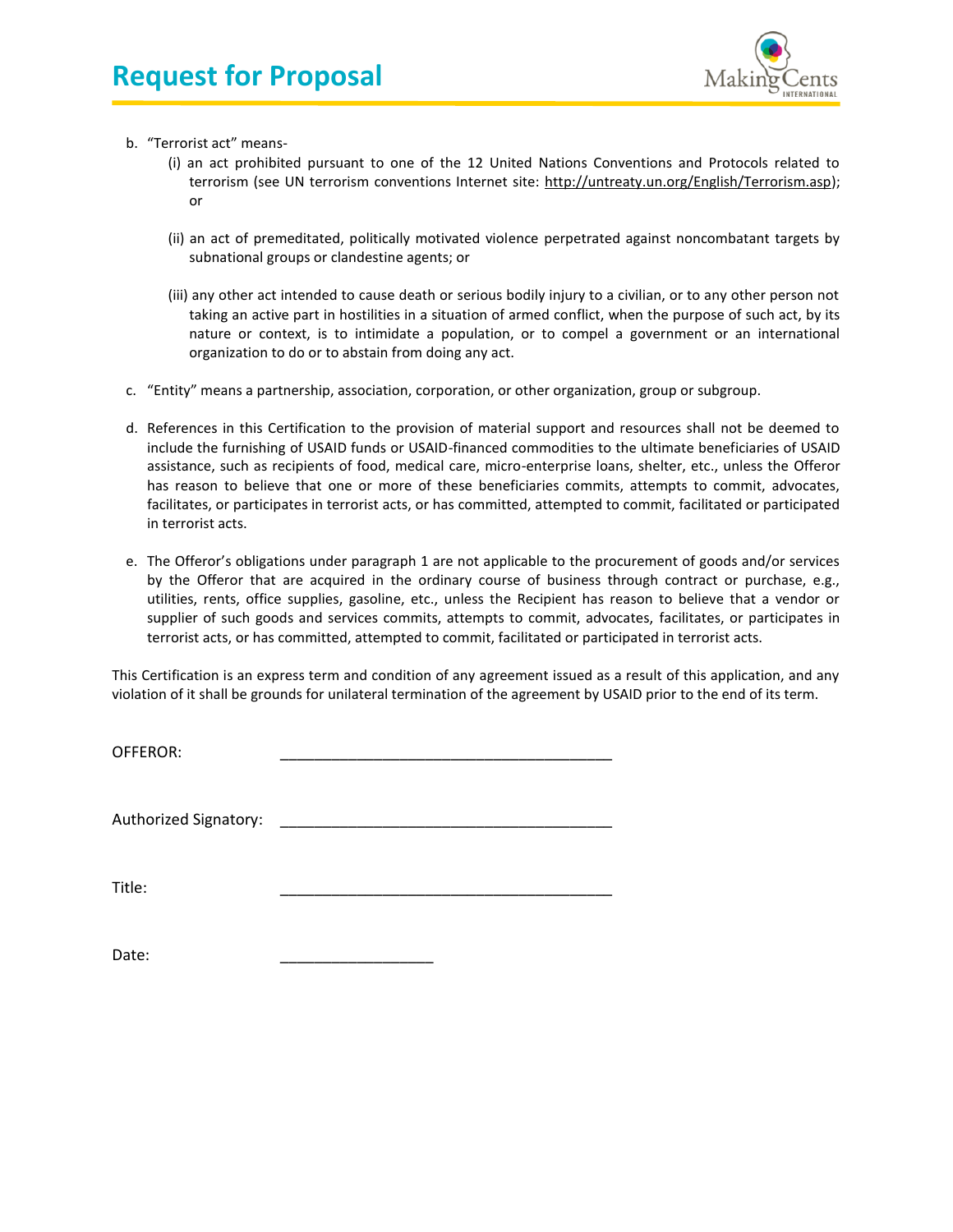#### <span id="page-24-0"></span>**CERTIFICATION REGARDING LOBBYING**

The undersigned certifies, to the best of his or her knowledge and belief, that:

- (1) No Federal appropriated funds have been paid or will be paid, by or on behalf of the undersigned, to any person for influencing or attempting to influence an officer or employee of any agency, a Member of Congress, an officer or employee of Congress, or an employee of a Member of Congress in connection with the awarding of any Federal contract, the making of any Federal Cooperative Agreement, the making of any Federal loan, the entering into of any cooperative agreement, and the extension, continuation, renewal, amendment or modification of any Federal contract, grant, loan, or cooperative agreement.
- (2) If any funds other than Federal appropriated funds have been paid or will be paid to any person for influencing or attempting to influence an officer or employee of any agency, a Member of Congress, an officer or employee of Congress, or an employee of a Member of Congress in connection with this Federal contract, grant, loan, or cooperative agreement, the undersigned must complete and submit Standard Form-LLL, "Disclosure of Lobbying Activities," in accordance with its instructions.
- (3) The undersigned must require that the language of this certification be included in the award documents for all subawards at all tiers (including contracts, subawards, and contracts under grants, loans, and cooperative agreements) and that all subrecipients must certify and disclose accordingly.

This certification is a material representation of fact upon which reliance was placed when this transaction was made or entered into. Submission of this certification is a prerequisite for making or entering into this transaction imposed by section 1352, title 31, United States Code. Any person who fails to file the required certification will be subject to a civil penalty of not less than \$10,000 and not more than \$100,000 for each such failure.

#### **Statement for Loan Guarantees and Loan Insurance**

"The undersigned states, to the best of his or her knowledge and belief, that: If any funds have been paid or will be paid to any person for influencing or attempting to influence an officer or employee of any agency, a Member of Congress, an officer or employee of Congress, or an employee of a Member of Congress in connection with this commitment providing for the United States to insure or guarantee a loan, the undersigned must complete and submit Standard Form-LLL, "Disclosure Form to Report Lobbying," in accordance with its instructions. Submission of this statement is a prerequisite for making or entering into this transaction imposed by section 1352, title 31, U.S. Code. Any person who fails to file the required statement will be subject to a civil penalty of not less than \$10,000 and not more than \$100,000 for each such failure."

OFFEROR:

Authorized Signatory:

Title: \_\_\_\_\_\_\_\_\_\_\_\_\_\_\_\_\_\_\_\_\_\_\_\_\_\_\_\_\_\_\_\_\_\_\_\_\_\_\_

Date: \_\_\_\_\_\_\_\_\_\_\_\_\_\_\_\_\_\_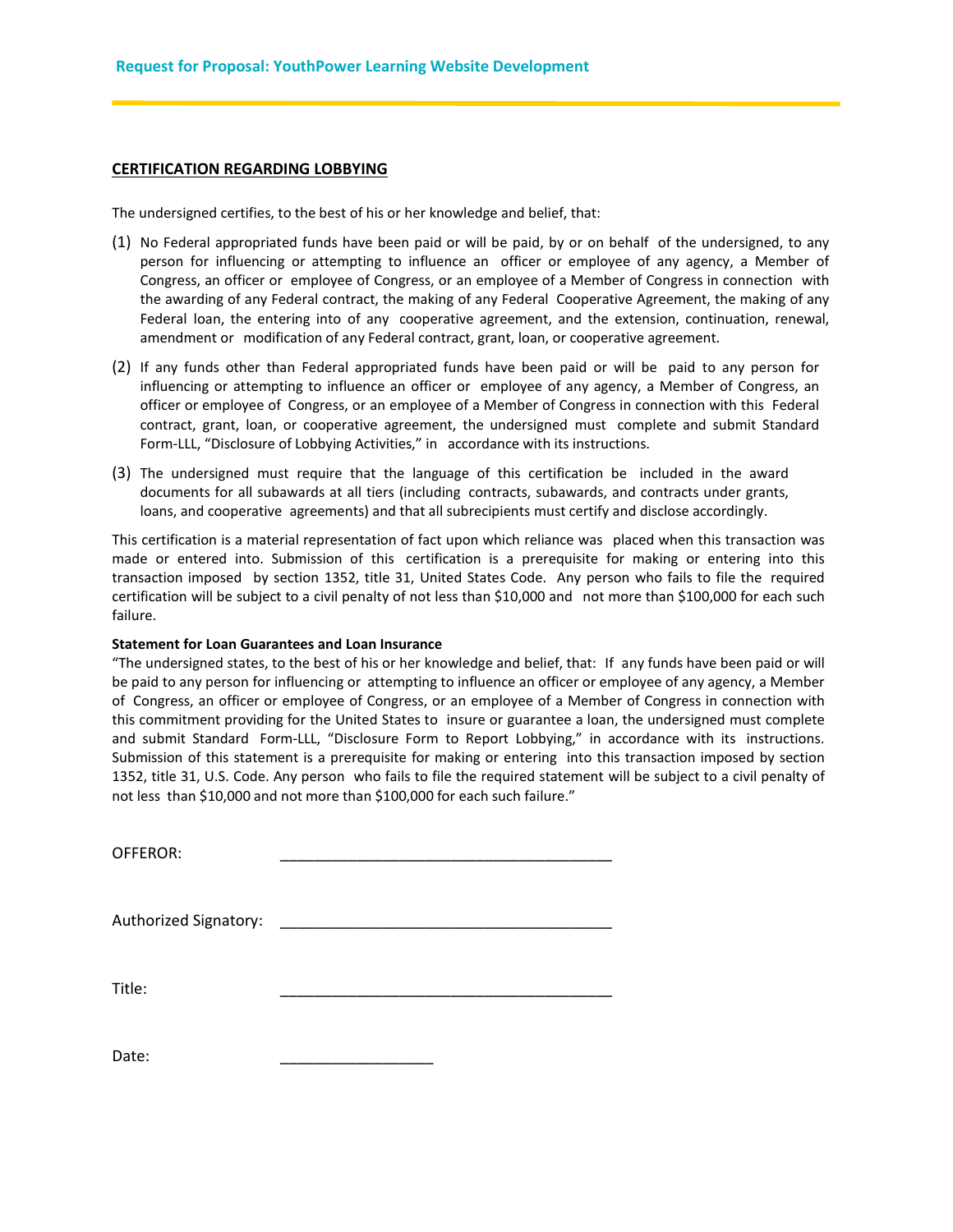#### <span id="page-25-0"></span>**CERTIFICATION OF INDEPENDENT PRICE DETERMINATION**

(a) The offeror certifies that—

- (1) The prices in this offer have been arrived at independently, without, for the purpose of restricting competition, any consultation, communication, or agreement with any other offeror, including but not limited to subsidiaries or other entities in which offeror has any ownership or other interests, or any competitor relating to (i) those prices, (ii) the intention to submit an offer, or (iii) the methods or factors used to calculate the prices offered;
- (2) The prices in this offer have not been and will not be knowingly disclosed by the offeror, directly or indirectly, to any other offeror, including but not limited to subsidiaries or other entities in which offeror has any ownership or other interests, or any competitor before bid opening (in the case of a sealed bid solicitation) or contract award (in the case of a negotiated or competitive solicitation) unless otherwise required by law; and
- (3) No attempt has been made or will be made by the offeror to induce any other concern or individual to submit or not to submit an offer for the purpose of restricting competition or influencing the competitive environment.

(b) Each signature on the offer is considered to be a certification by the signatory that the signatory--

- (1) Is the person in the offeror's organization responsible for determining the prices being offered in this bid or proposal, and that the signatory has not participated and will not participate in any action contrary to subparagraphs (a)(1) through (a)(3) above; or
- (2) (i) Has been authorized, in writing, to act as agent for the principals of the offeror in certifying that those principals have not participated, and will not participate in any action contrary to subparagraphs (a)(1) through (a)(3) above;

(ii) As an authorized agent, does certify that the principals of the offeror have not participated, and will not participate, in any action contrary to subparagraphs (a) (1) through (a)(3) above; and

(iii) As an agent, has not personally participated, and will not participate, in any action contrary to subparagraphs (a)(1) through (a)(3) above.

(c) Offeror understands and agrees that—

- (1) Violation of this certification will result in immediate disqualification from this solicitation without recourse and may result in disqualification from future solicitations; and
- (2) Discovery of any violation after award to the offeror will result in the termination of the award for default.

| OFFEROR:              |  |
|-----------------------|--|
| Authorized Signatory: |  |
| Title:                |  |

Date: \_\_\_\_\_\_\_\_\_\_\_\_\_\_\_\_\_\_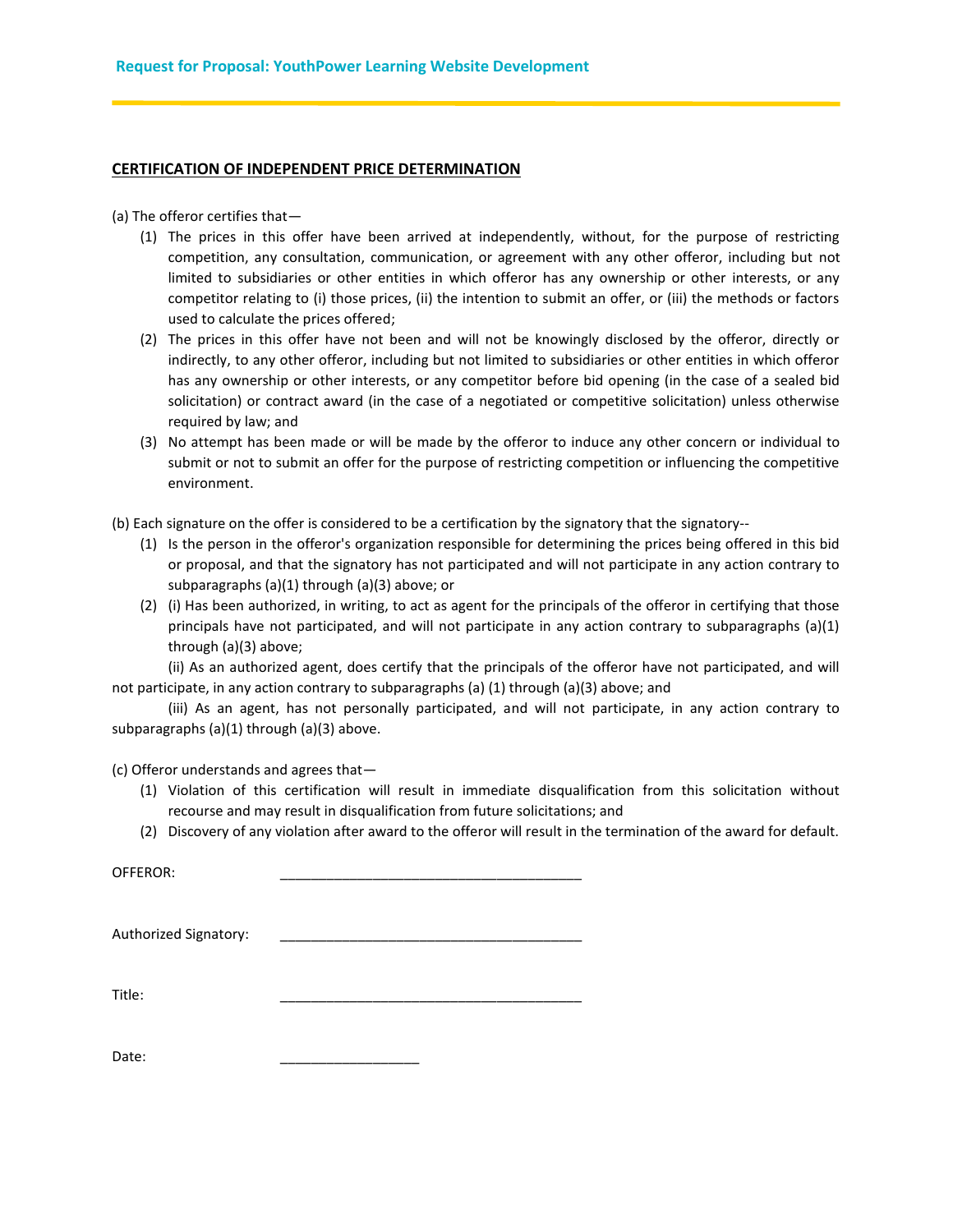#### <span id="page-26-0"></span>**CERTIFICATION REGARDING DEBARMENT, SUSPENSION, OR PROPOSED DEBARMENT**

By signing and submitting this certification, the Offeror provides the certification set out below:

By signing and submitting this certification, the Offeror provides the following assertion: to the best of its knowledge and belief, the Offeror and/or any of its Principals are ( ) are not ( ) presently debarred, suspended, proposed for debarment, or declared ineligible for award of contracts by any Federal agency.

| OFFEROR: |  |  |
|----------|--|--|
|          |  |  |

Authorized Signatory: \_\_\_\_\_\_\_\_\_\_\_\_\_\_\_\_\_\_\_\_\_\_\_\_\_\_\_\_\_\_\_\_\_\_\_\_\_\_\_

Title: \_\_\_\_\_\_\_\_\_\_\_\_\_\_\_\_\_\_\_\_\_\_\_\_\_\_\_\_\_\_\_\_\_\_\_\_\_\_\_

Date: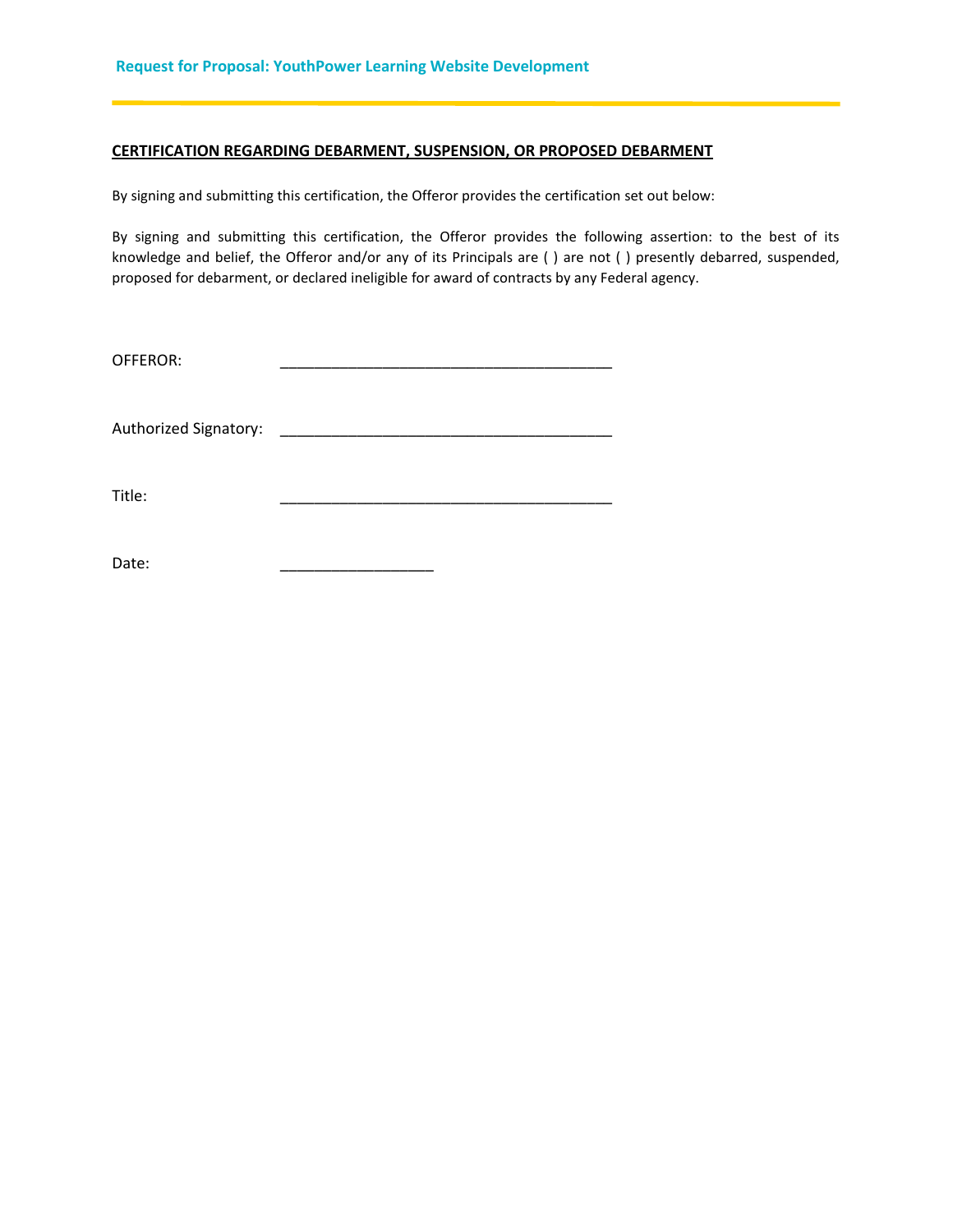### **Annex A: USAID External Web Site Requirements**

### <span id="page-27-0"></span>**ADS 302.3.5.19 USAID-FINANCED THIRD-PARTY WEB SITES (August 2013)**

#### (a) Definitions: "**Third-party web sites"**

Sites hosted on environments external to USAID boundaries and not directly controlled by USAID policies and staff, except through the terms and conditions of a contract. Third-party Web sites include project sites.

(b) The contractor must adhere to the following requirements when developing, launching, and maintaining a third-party Web site funded by USAID for the purpose of meeting the project implementation goals:

- (1) Working through the COR, the contractor must notify the USAID Bureau for Legislative and Public Affairs/Public Information, Production and Online Services (LPA/PIPOS) of the Web site URL as far in advance of the site's launch as possible.
- (2) The contractor must comply with Agency branding and marking requirements comprised of the USAID logo and brandmark with the tagline "from the American people," located on the USAID Web site at [www.usaid.gov/branding,](file:///C:/Users/Christina.Zola/AppData/Local/Microsoft/Windows/Temporary%20Internet%20Files/Content.Outlook/Y7760H9U/www.usaid.gov/branding) and USAID Graphics Standards manual at [http://transition.usaid.gov/branding/gsm.html.](http://transition.usaid.gov/branding/gsm.html)
- (3) The Web site must be marked on the index page of the site and every major entry point to the Web site with a disclaimer that states: "The information provided on this Web site is not official U.S. Government information and does not represent the views or positions of the U.S. Agency for International Development or the U.S. Government."
- (4) The Web site must provide persons with disabilities access to information that is comparable to the access available to others. As such, all site content must be compliant with the requirements of the Section 508 amendments to the Rehabilitation Act.
- (5) The contractor must identify and provide to the COR, in writing, the contact information for the information security point of contact. The contractor is responsible for updating the contact information whenever there is a change in personnel assigned to this role.
- (6) The contractor must provide adequate protection from unauthorized access, alteration, disclosure, or misuse of information processed, stored, or transmitted on the Web sites. To minimize security risks and ensure the integrity and availability of information, the contractor must use sound: system/software management; engineering and development; and secure-coding practices consistent with USAID standards and information security best practices. Rigorous security safeguards, including but not limited to, virus protection; network intrusion detection and prevention programs; and vulnerability management systems must be implemented and critical security issues must be resolved as quickly as possible or within 30 days. Contact the USAID Chief Information Security Officer (CISO) at [ISSO@usaid.gov](mailto:ISSO@usaid.gov) for specific standards and guidance.
- (7) The contractor must conduct periodic vulnerability scans, mitigate all security risks identified during such scans, and report subsequent remediation actions to CISO at **ISSO@usaid.gov** and COR within 30 workdays from the date vulnerabilities are identified. The report must include disclosure of the tools used to conduct the scans. Alternatively, the contractor may authorize USAID CISO at [ISSO@usaid.govt](mailto:ISSO@usaid.gov)o conduct periodic vulnerability scans via its Web-scanning program. The sole purpose of USAID scanning will be to minimize security risks. The contractor will be responsible for taking the necessary remediation action and reporting to USAID as specified above.

USAID online reference for web site requirements[: http://www.usaid.gov/egov/xweb/acquisition-instruments](http://www.usaid.gov/egov/xweb/acquisition-instruments)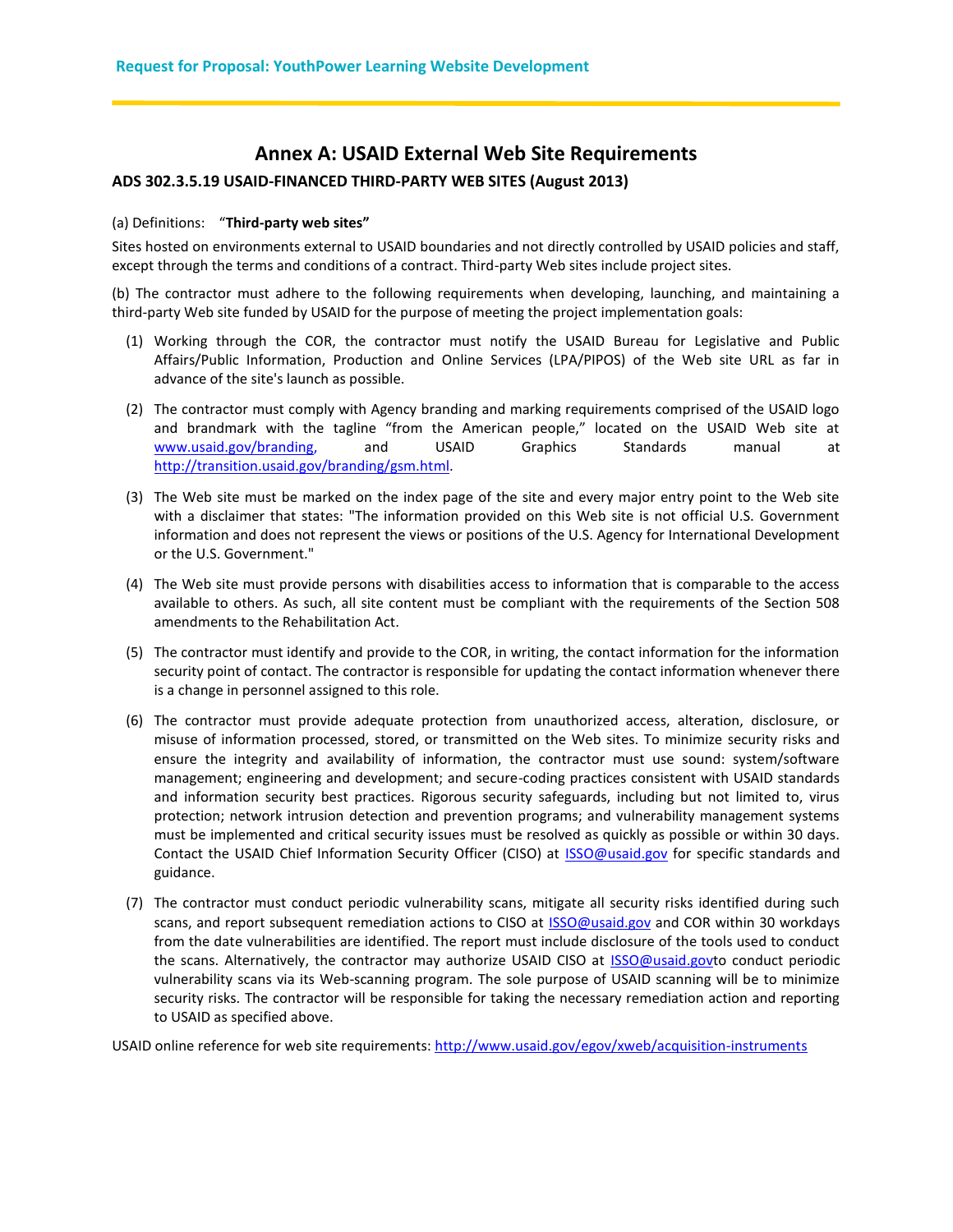## **Annex B: Draft Components for Page Templates**

<span id="page-28-0"></span>The following tables outline the likely components for page templates. Most of these already exist on YouthPower.org, but some additional fields or buttons are new. Details will be discussed with the selected vendor.

### **Home page template**

| Home Page | Must have | Header and static text (e.g., welcome message)                          |
|-----------|-----------|-------------------------------------------------------------------------|
| Home Page | Must have | A small number of dynamic feeds from admin selected content types       |
| Home Page | Must have | Dynamic updates that indicate change (e.g., number of certain postings) |

### **Members and Profile templates:**

| Members - List |                   |                                                                                    |
|----------------|-------------------|------------------------------------------------------------------------------------|
| Page           | Must have         | List of members. List to include picture, name and short description               |
| Members - List |                   |                                                                                    |
| Page           | Must have         | Filtering options                                                                  |
| Members - List |                   |                                                                                    |
| Page           | Must have         | Search box                                                                         |
| Members - List |                   |                                                                                    |
| Page           | Must have         | Join button                                                                        |
| Members - List |                   |                                                                                    |
| Page           | <b>Could have</b> | Somehow see on the Member cards if they are already a connection.                  |
|                |                   |                                                                                    |
| <b>Members</b> |                   | See picture, basic details and links to their social profiles (based on log-in and |
| Detail page    | Must have         | additional links provided by users)                                                |
| <b>Members</b> |                   |                                                                                    |
| Detail page    | <b>Must have</b>  | See, list of projects (Innovations) person is working on                           |
| <b>Members</b> |                   |                                                                                    |
| Detail page    | Must have         | See, list of opportunities (Needs) person has posted                               |
| <b>Members</b> |                   |                                                                                    |
| Detail page    | <b>Must have</b>  | See list of resources person has posted                                            |
| <b>Members</b> |                   |                                                                                    |
| Detail page    | <b>Must have</b>  | See topics of interest                                                             |
| <b>Members</b> |                   |                                                                                    |
| Detail page    | Should have       | Ability to add contact (Like or friend)                                            |
| <b>Members</b> |                   |                                                                                    |
| Detail page    | <b>Must have</b>  | Ability to message contact                                                         |

### **Innovation template:**

| <b>List</b><br>Innovation - |                   |                                                                          |
|-----------------------------|-------------------|--------------------------------------------------------------------------|
| Page                        | <b>Must have</b>  | List of Innovations. List to include picture, name and short description |
| Innovation<br><b>List</b>   |                   |                                                                          |
| Page                        | <b>IMust have</b> | Filtering options                                                        |
| Innovation<br><b>List</b>   |                   |                                                                          |
| Page                        | Could have        | Filtering options to include most liked and most viewed                  |
| Innovation<br>List <b>I</b> |                   |                                                                          |
| Page                        | lMust have        | lSearch box                                                              |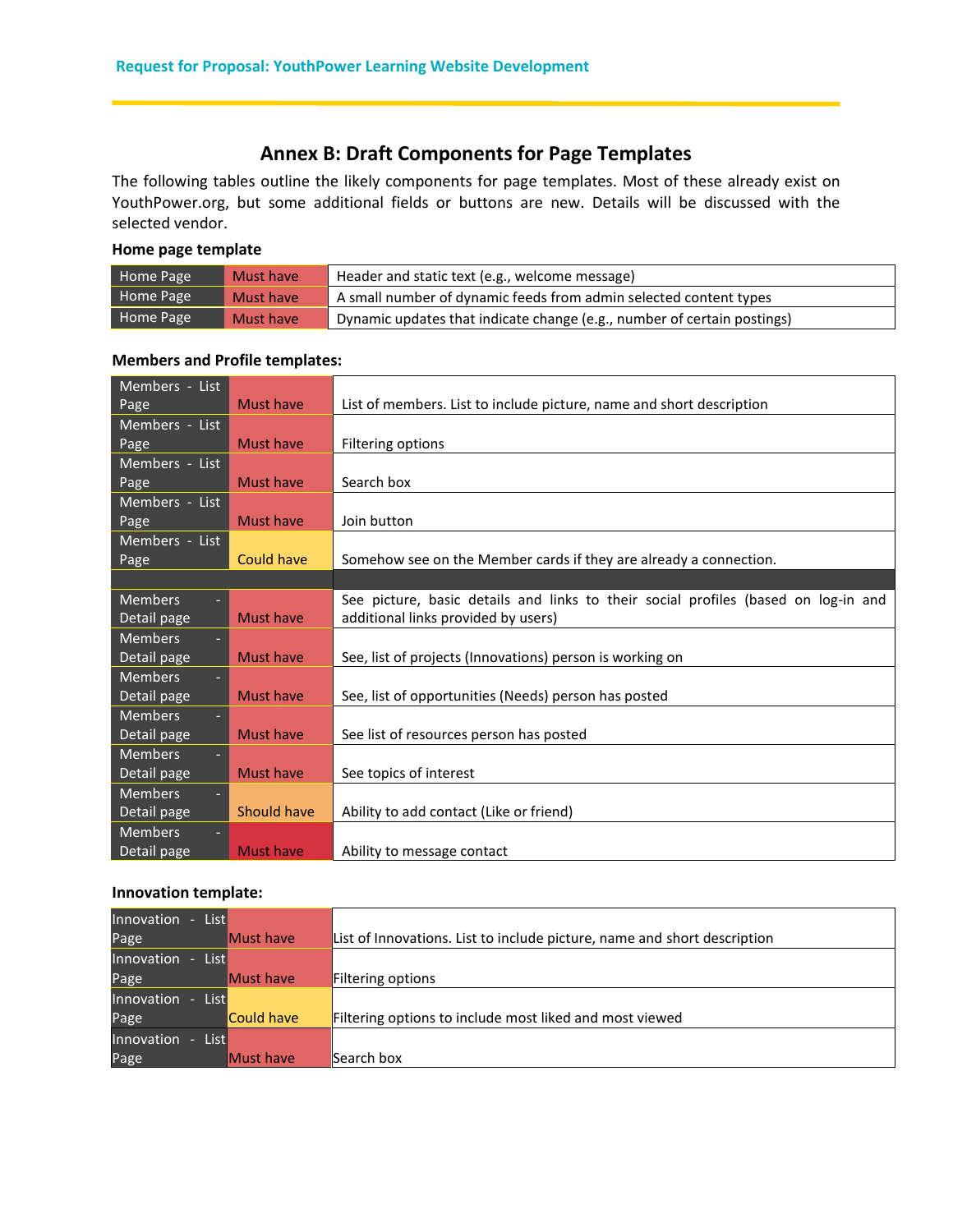| Innovation - List  |             |                                                                |
|--------------------|-------------|----------------------------------------------------------------|
| Page               | Must have   | Add button                                                     |
| Innovation - List  |             |                                                                |
| Page               | Could have  | A "see all" link or button                                     |
|                    |             |                                                                |
| Innovation         |             |                                                                |
| <b>Detail Page</b> | Must have   | Picture and short description of the innovation                |
| Innovation         |             |                                                                |
| Detail Page        | Must have   | Detailed information about the innovation, location, resources |
| Innovation         |             |                                                                |
| Detail Page        | Must have   | Commenting capability                                          |
| Innovation         |             |                                                                |
| Detail Page        | Should have | Add videos, Gifs to page                                       |
| Innovation         |             |                                                                |
| Detail Page        | Should have | List of person/people involved in this innovation              |
| Innovation         |             |                                                                |
| Detail Page        | Should have | List of "needs" (opportunities) the innovation has             |
| Innovation         |             |                                                                |
| Detail Page        | Should have | Like / Follow innovation                                       |

### **Resources Template (and similar requirements for Needs, Events, Funding, with minor variations, e.g., for past events):**

| Resources - List   |                   |                                                                                       |
|--------------------|-------------------|---------------------------------------------------------------------------------------|
| Page               | Must have         | List of resources. List to include picture (If available), name and short description |
| Resources - List   |                   |                                                                                       |
| Page               | <b>Must have</b>  | Filtering options                                                                     |
| Resources - List   |                   |                                                                                       |
| Page               | Should have       | Filtering options to include most liked or viewed                                     |
| Resources - List   |                   |                                                                                       |
| Page               | Must have         | Search box                                                                            |
| Resources - List   |                   |                                                                                       |
| Page               | Must have         | Add button                                                                            |
| Resources - List   |                   |                                                                                       |
| Page               | Must have         | "See all" link/filter or button                                                       |
| Events - List Page | <b>Must have</b>  | "See past events" as a link/filter or button                                          |
|                    |                   |                                                                                       |
| <b>Resources</b>   |                   |                                                                                       |
| Detail Page        | Must have         | Picture, short description of the resource                                            |
| <b>Resources</b>   |                   | Detailed information about the resource, ability to upload documents, link to pages,  |
| Detail Page        | Must have         | embed video, Add gifs                                                                 |
| <b>Resources</b>   |                   |                                                                                       |
| Detail Page        | Must have         | Commenting capability                                                                 |
| <b>Resources</b>   |                   |                                                                                       |
| Detail Page        | Should have       | List of person/people involved in this Resource                                       |
| <b>Resources</b>   |                   |                                                                                       |
| Detail Page        | <b>Could have</b> | Like / Follow resource                                                                |